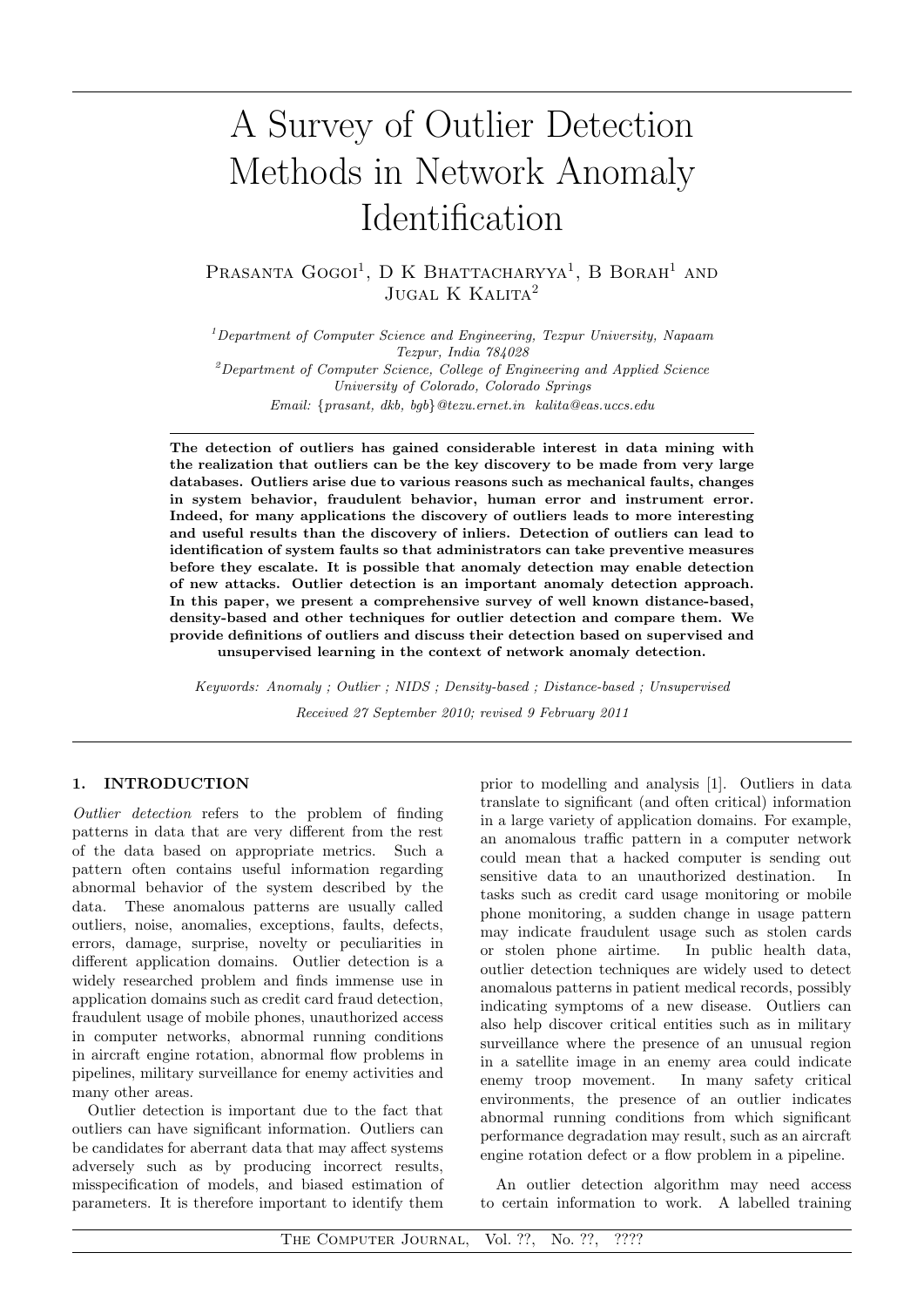data set is one such piece of information that can be used with techniques from machine learning [2] and statistical learning theory [3]). A training data set is required by techniques which build an explicit predictive model. The labels associated with a data instance denote if that instance is *normal* or *outlier*. Based on the extent to which these labels are available or utilized, outlier detection techniques can be either *supervised* or *unsupervised*. Supervised outlier detection techniques assume the availability of a training data set which has labelled instances for the normal as well as the outlier class. In such techniques, predictive models are built for both normal and outlier classes. Any unseen data instance is compared against the two models to determine which class it belongs to. An unsupervised outlier detection technique makes no assumption about the availability of labelled training data. Thus, these techniques are more widely applicable. The techniques in this class make other assumptions about the data. For example, parametric statistical techniques assume a parametric distribution for one or both classes of instances. Several techniques make the basic assumption that normal instances are far more frequent than outliers. Thus a frequently occurring pattern is typically considered normal while a rare occurrence is an outlier.

Outlier detection is of interest in many practical applications. For example, an unusual flow of network packets, revealed by analysing system logs, may be classified as an outlier, because it may be a virus attack [4] or an attempt at an intrusion. Another example is automatic systems for preventing fraudulent use of credit cards. These systems detect unusual transactions and may block such transactions in early stages, preventing, large losses. The problem of outlier detection typically arises in the context of very high dimensional data sets. However, much of the recent work on finding outliers uses methods which make implicit assumptions regarding relatively low dimensionality of the data. A specific point to note in outlier detection is that the great majority of objects analysed are not outliers. Moreover, in many cases, it is not a priori known what objects are outliers.

# 1.1. Outlier Detection in Anomaly Detection

The anomaly detection problem is similar to the problem of finding outliers, specifically, in network intrusion detection. Intrusion detection is a part of a security management system for computers and networks. Intrusion [5] is a set of actions aimed to compromise computer security goals such as confidentiality, integrity and availability of resources. Traditional technologies such as firewalls are used to build a manual passive defence system against attacks. An Intrusion Detection System (IDS) is usually used to enhance the network security of enterprises by monitoring and analysing network data

packets. Intrusion detection is a system's "second line of defence" [6]. IDSs play a vital role in network security. Network intrusion detection systems (NIDSs) can detect attacks by observing network activities. Intrusion detection techniques are used, primarily, for misuse detection and anomaly detection. Misuse based detection involves an attempt to define a set of rules (also called *signatures*) that can be used to decide that a given behavior is that of an intruder. For example, Snort [7] is a misuse based NIDS. The other approach, anomaly detection, involves the collection of data relating to the behavior of legitimate users over a period of time, and then applying tests to the gathered data to determine whether that behavior is legitimate user behavior or not. Anomaly detection has the advantage that it can detect new attacks that the system has never seen before as they deviate from normal behavior. ADAM [8] is a well known anomaly detection NIDS.

The key challenge for outlier detection in this domain is the huge volume of data. Outlier detection schemes need to be computationally efficient to handle these large sized inputs. An outlier can be an observation that is distinctly different or is at a position of abnormal distance from other values in the dataset. Detection of abnormal behavior can be based on features extracted from traces such as network trace or system call trace [9]. An intrusion can be detected by finding an outlier whose features are distinctly different from the rest of the data. Outliers can often be individuals or groups of clients exhibiting behavior outside the range of what is considered *normal*. In order to apply outlier detection to anomaly based network intrusion detection, it is assumed [10] that -

- 1. The majority of the network connections are normal traffic. Only a small amount of traffic is malicious.
- 2. Attack traffic is statistically different from normal traffic.

However, in a real-world network scenario, these assumptions may not be always true. For example, when dealing with DDoS (distributed denial of service) [11] or bursty attack [12] detection in computer networks, the anomalous traffic is actually more frequent than the normal traffic.

# 1.2. Contribution of The Paper

Outlier detection methods have been used for numerous applications in various domains. A lot of these techniques have been developed to solve focused problems in a particular application domain, while others have been developed in a more generic fashion. Outlier detection approaches found in literature [13, 14, 15, 16] have varying scopes and abilities.

The selection of an approach for detection of outlier(s) depends on the domain of application, type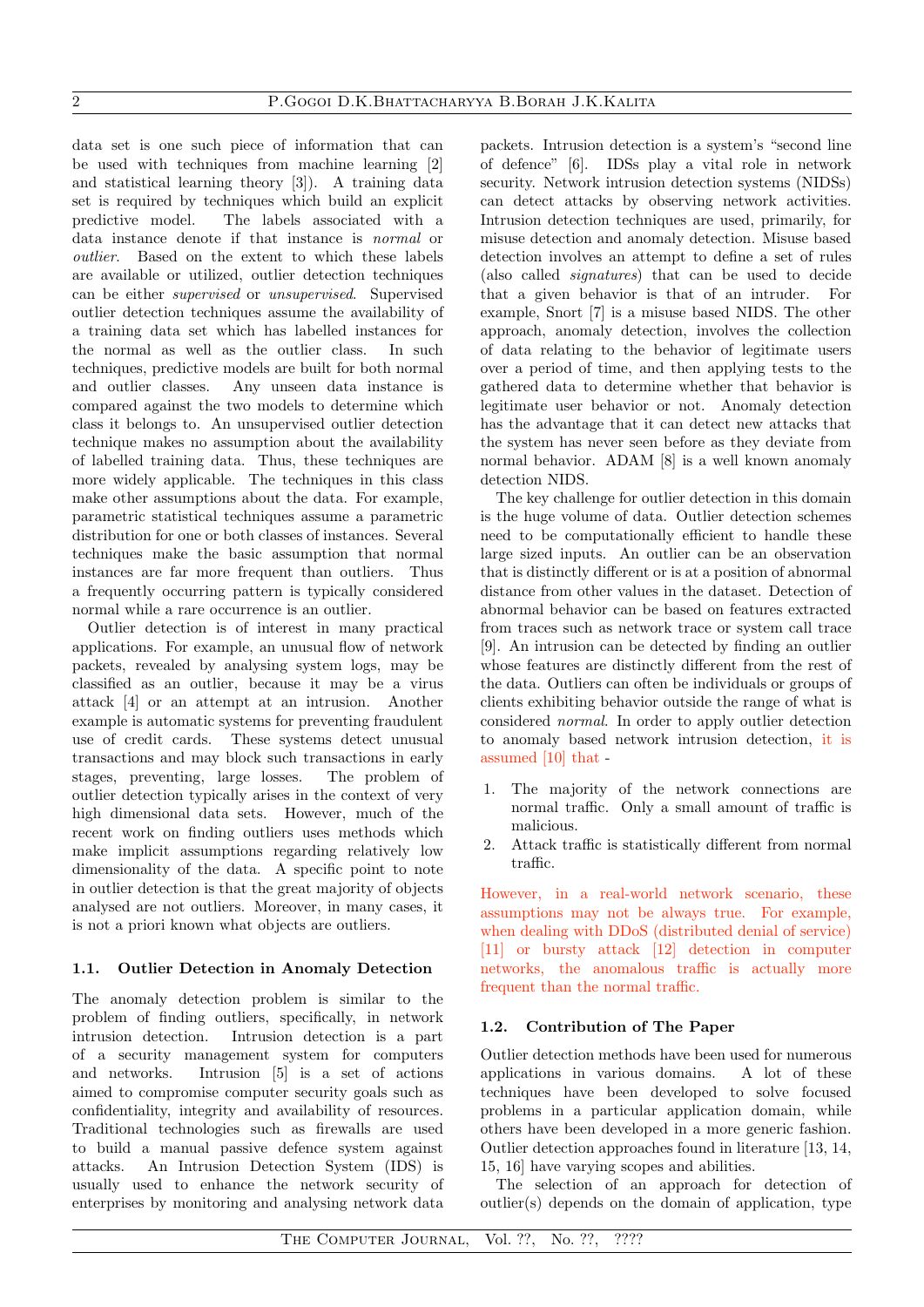of data (e.g., numeric, categorical or mixed) and availability of labeled data. So, an adequate knowledge is highly essential regarding existing approaches to outlier detection while selecting an appropriate method for a specific domain. In this paper, we aim to provide a comprehensive up-to-date survey on outlier detection methods and approaches to network anomaly identification by using outlier detection methods. In particular, this paper contributes to the literature in outlier detection in the following ways.

- We have found general surveys on outlier detection such as [13, 14, 15, 16, 17, 18] and surveys on network anomaly detection such as [19, 20, 21]. But survey papers on the specific topic of anomaly identification using outlier detection method are not available. This survey emphasizes anomaly identification by using outlier detection approach.
- In network traffic, most traffic is normal. Traffic related to attacks is naturally rare and therfore outlier. Thus, it is befitting that the problem of network anomaly identification be studied as an outlier detection problem. So, it will be beneficial for researchers as well as practitioners to have a resource where papers that use outlier detection for network anomaly identification are surveyed.
- We believe that our classification of outliers into six cases provides a unique and novel insight into understanding the concept of outlier. This insight is likely to have implications on the design and development of algorithms for outlier detection whether for network anomaly detection or other context.
- *•* Although other surveys classify outlier detection techniques into the categories of supervised and unsupervised, our survey is most up-to-date.
- *•* Our classification of anomaly scores into three categories is also novel. An appropriate selection of anomaly score is crucial when applying outlier detection methods in specific domains. This survey will help readers select an appropriate anomaly score for their purpose.
- We identify various key research issues and challenges of outlier detection methods in network anomaly identification.

# 1.3. Organization of The Paper

The remainder of this paper is organized as follows. In the next section, we present preliminaries necessary to understand outlier detection methodologies. In Section 3, we explain issues in anomaly detection of network intrusion detection. Existing outlier detection approaches and a classification of these approaches are presented in Section 4. In Section 5, we outline various research challenges and possibilities of future work. Finally, Section 6 concludes the paper.

# 2. PRELIMINARIES

Outlier detection searches for objects that do not obey rules and expectations valid for the major part of the data. The detection of an outlier object may be an evidence that there are new tendencies in data. Although, outliers are considered noise or errors, they may have important information. What is an outlier often depends on the applied detection methods and hidden assumptions regarding data structures used. Depending on the approaches used in outlier detection, the methodologies can be broadly classified as:

- 1. Distance-based,
- 2. Density-based, and
- 3. Machine learning or soft-computing based.

These are discussed below.

## 2.1. Distance-based Outlier Detection

Distance-based methods for outlier detection are based on the calculation of distances among objects in the data with clear geometric interpretation. We can calculate a so-called outlier factor as a function  $F: x \rightarrow R$  to quantitatively characterize an outlier [14]. The function *F* depends on the distance between the given object *x* and other objects *R* in the dataset being analysed. We introduce some commonly available definitions of *distance-based* outlier detection from [22, 23, 24] below.

*Definition 1:* Hawkins Outlier - Outliers are observations which deviate significantly from other observations as to arouse suspicion that these are generated by a different mechanism [22].

This notion is formalized by Knorr and Ng [23] as follows: Let *o, p, q* denote objects in a dataset and let  $d(p, q)$  denote the distance between objects p and q. C is a set of objects and  $d(p, C)$  denotes the minimum distance between *p* and object *q* in *C*:

$$
d(p, C) = min \left\{ d(p, q) | q \in C \right\}.
$$
 (1)

*Definition 2:* DB(pct, dmin) Outlier - An object *p* in a dataset *D* is a *DB*(*pct, dmin*) outlier if at least *pct* percentage of the objects in *D* lies at distance greater than *dmin* from *p*, i.e., the cardinality of the set  ${q \in D | d(p, q) \leq dmin}$  is less than or equal to  $(100 - pct)\%$  of the size of *D* [23].

To illustrate, consider a 2-D data set depicted in *F ig.* 1. This is a simple 2-dimensional dataset containing 602 objects. There are 500 objects in the first cluster  $C_1$ , 100 objects in the cluster  $C_2$ , and two additional objects  $O_1$  and  $O_2$ . In this example,  $C_2$ forms a denser cluster than *C*1. According to Hawkins' definition, both  $O_1$  and  $O_2$  are outliers, whereas objects in  $C_1$  and  $C_2$  are not. In contrast, within the framework of distance-based outliers, only  $O_1$  is a reasonable *DB*(*pct, dmin*)-outlier in the following sense.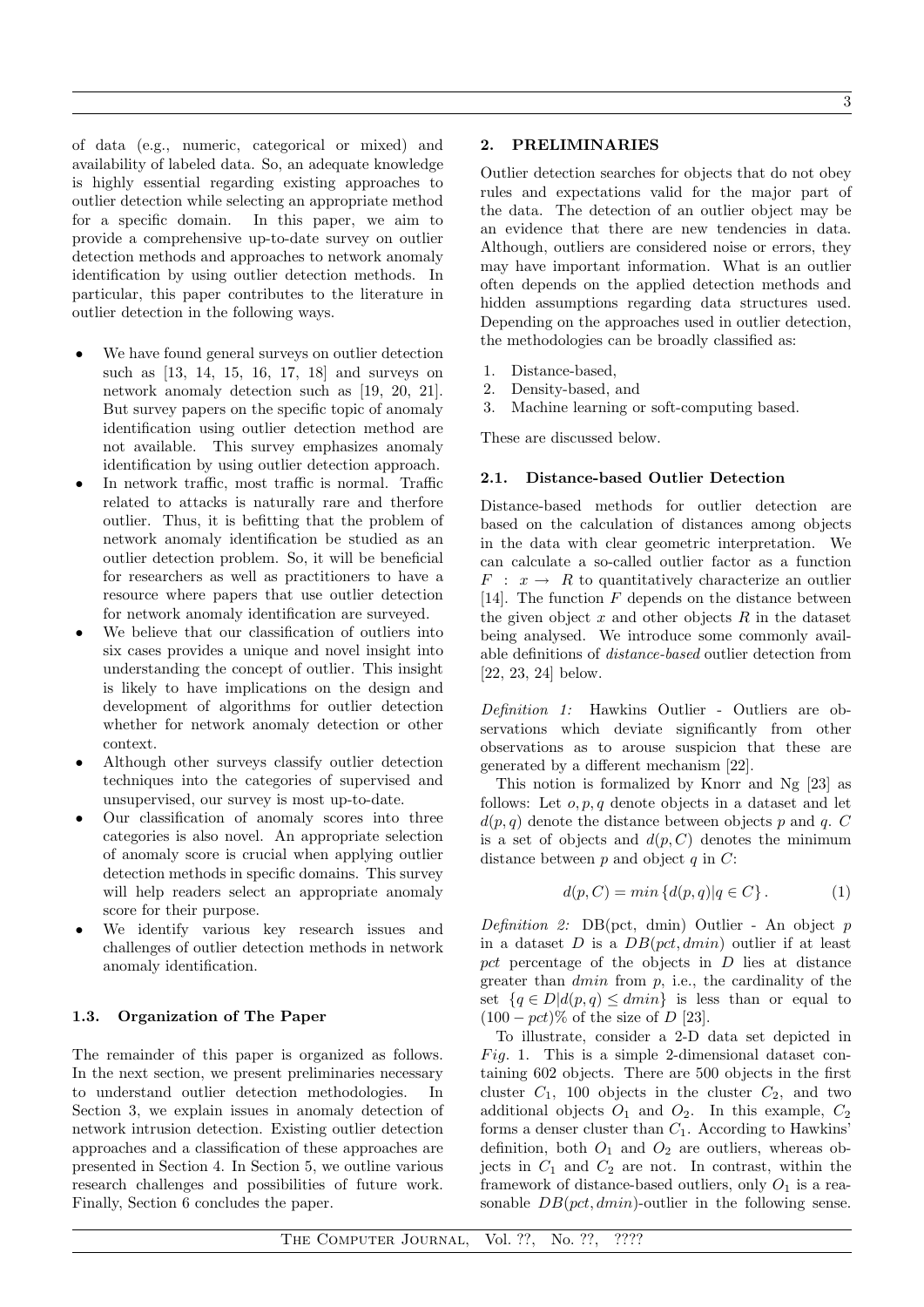

FIGURE 1. A 2-D data set

If for every object  $q^{O_i}$  in  $C_1$ , the distance between  $q^{O_i}$ and its nearest neighbour is greater than the distance between  $O_2$  and  $C_2$  (i.e.,  $d(O_2, C_2)$ ), we can show that there is no appropriate value of *pct* and *dmin* such that  $O_2$  is a  $DB(pct, dmin)$ -outlier but the objects in *C*<sup>1</sup> are not. The reason is as follows. If the *dmin* value is less than the distance  $d(O_2, C_2)$ , all 601 objects  $(pct = 100 * 601/602)$  are further away from  $O<sub>2</sub>$  than *dmin*. But the same condition holds also for every object  $q$  in  $C_1$ . Thus, in this case,  $O_2$  and all objects in *C*<sup>1</sup> are *DB*(*pct, dmin*) outliers. Otherwise, if the *dmin* value is greater than the distance  $d(O_2, C_2)$ , it is easy to see that  $O_2$  is a  $DB(pct, dmin)$  outlier implying that there are many objects  $q$  in  $C_1$  such that  $q$  is also a *DB*(*pct, dmin*) outlier. This is because the cardinality of the set  $p \in D | d(p, O_2) \leq dmin$  is always bigger than the cardinality of the set  $p \in D | d(p, q) \leq dmin$ .

*Definition 3:*  $D_n^k$  Outlier - Given an input dataset with *N* points, parameters *n* and *k* can be used to denote a  $D_n^k$  outlier for a point *p* if there are no more than *n*-1 other points  $p'$  such that  $D^k(p') > D^k(p)$  [24].

 $D^{k}(p)$  denotes distance of point *p* from its  $k^{th}$  nearest neighbour. The points can be ranked according to their  $D^{k}(p)$  distances. For a given value of *k* and *n*, a point *p* is an outlier if no more than  $n-1$  other points in the data set have a higher value of distance than  $D^k(p)$ . As can be seen in *Fig.* 1 for  $n = 6$ ,  $D_6^k$  is outlier for a point *p*, since there is no more than  $(6 - 1) = 5$  other points  $p'$ , such that  $D^k(p') > D^k(p)$ .

Definition 3 has intuitive appeal to rank each point based on its distance from its *kth* nearest neighbour. With this definition of outliers, it is possible to rank outliers based on  $D^k(p)$  distances. Outliers with larger  $D^{k}(p)$  distances have fewer points close to them and are thus intuitively stronger outliers. Various proximity measures can be used to measure the distance between a pair of points with numeric as well as categorical data.

Based on these definitions, we observe that distancebased outliers are data points that are situated away from the majority of points using some geometric distance measure following a fixed or changeable threshold related to the domain of interest. The advantage of distance-based methods is the high degree of accuracy of distance measures. High dimensional data is always sparse related to some dimension or attribute. Because of the sparsity of data, distancebased approaches usually do not perform well in situations where the actual values of the distances are similar for many pairs of points. So, researchers [25] working with *distance-based* outlier detection methods take a non-parametric approach. Although distance-based approaches for outlier detection are nonparametric, the drawback is the amount of computation time required. In *distance-based* outlier detection methods, effective use of the adaptive or conditional threshold value can result in better performance.

#### 2.2. Density-based Outlier Detection

The *density-based* approach was originally proposed in [26]. *Density-based* methods estimate the density distribution of the input space and then identify outliers as those lying in regions of low density [27]. *Density-based* outlier detection techniques estimate the density of the neighbourhood of each data instance. An instance that lies in a neighbourhood with low density is declared to be an outlier while an instance that lies in a dense neighbourhood is declared to be normal. A generalized definition of density-based outlier based on [28] is given next. This approach is very sensitive to parameters defining the neighbourhood. The definition is complex and therefore, is introduced in several steps.

*Definition 4:* LOF based Outlier - A local outlier factor (LOF) [28] is computed for each object in the dataset, indicating its degree of outlierness. This quantifies how outlying an object is. The outlier factor is local in the sense that only a restricted neighbourhood of each object is taken into account. The LOF of an object is based on the single parameter called *M*inPts, which is the number of nearest neighbours used in defining the local neighbourhood of the object. The *LOF* of an object *p* can be defined as

$$
LOF_{MinPts}(p) = \frac{\sum_{o \in N_{MinPts}(p)} \frac{lrd_{MinPts}(o)}{lrd_{MinPts}(p)}}{|N_{MinPts}(p)|}.
$$
 (2)

The outlier factor of object *p* captures the degree to which we can call  $p$  an outlier. It is the average of the ratio of the local reachability density of *p* and those of *p*'s *M inP ts*-nearest neighbours. The lower *p*'s local reachability density (*lrd*) is, and the higher *lrd* of *p*'s *M inP ts*-nearest neighbours are, the higher is the *LOF* value of *p*.

The local reachability density (*lrd*) of an object *p* is the inverse of the average reachability distance (*reach-dist*) based on the *MinPts* nearest neighbours of *p*. Note that the local density can be  $\infty$  if all the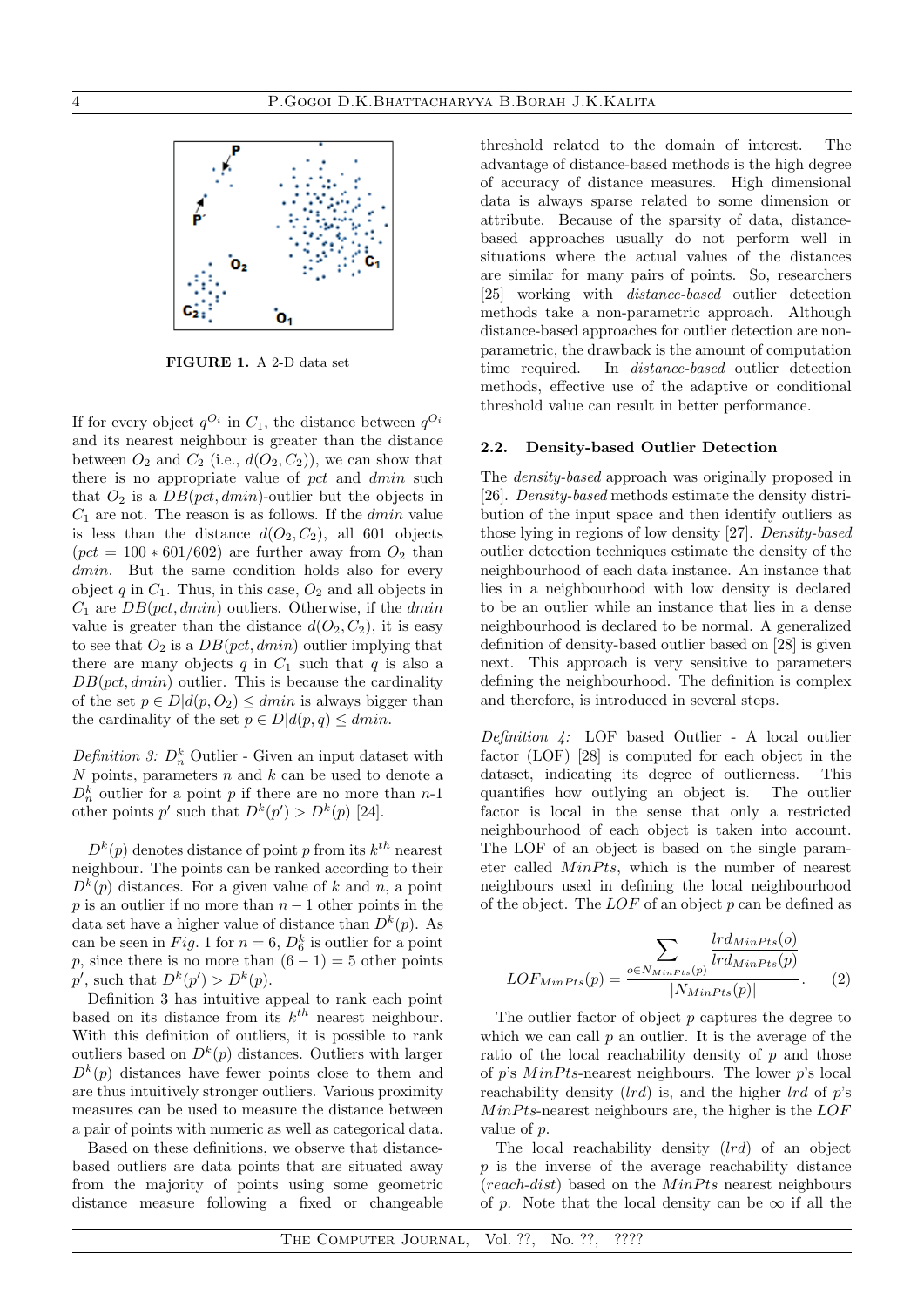reachability distances in the summation are 0. This may occur for an object *p* if there are at least  $MinPts$ objects, different from *p*, but sharing the same spatial coordinates, i.e., if there are at least *M inP ts* duplicates of *p* in the dataset. *lrd* is defined as:

$$
lrd_{MinPts}(p) = \left(\frac{\sum_{o \in N_{MinPts}(p)} reach\text{-}dist_{MinPts}(p, o)}{|N_{MinPts}(p)|}\right)^{-1}
$$
\n(3)

The reachability distance of an object *p* with respect to object *o* is *reach-dist*<sub>*MinPts*</sub> $(p, o)$ :  $reach\text{-}dist_{MinPts}(p, o)$ 

$$
= max \{MinPts\text{-}dist(o), dist(p, o)\}.
$$
 (4)

For any positive integer *k*, the *k*-distance of object  $p$ , denoted as  $k$ -distance $(p)$ , is defined as the distance  $d(p, o)$  between *p* and an object  $o \in D$  where *D* is a dataset such that:

- 1. for at least *k* objects  $o' \in D \setminus \{p\}$  it holds that  $d(p, o') \leq d(p, o)$ , and
- 2. for at most *k*-1 objects  $o' \in D \mid \{p\}$  it holds that  $d(p, o') < d(p, o).$

The *k*-*distance neighborhood* of *p* contains every object whose distance from *p* is not greater than the *k*-distance, i.e.,

 $N_{k\text{-}distance}(p)(p) = q \in D \mid \{p\} | d(p,q) \leq k\text{-}distance(p).$ These objects *q* are called the *k*-nearest neighbours of *p*. The notation  $N_k(p)$  is used as a shorthand for  $N_{k-distance(p)}(p)$ . *k*-distance(*p*) is well defined for any positive integer *k*, although the object *o* may not be unique. In such a case, the cardinality of  $N_k(p)$  is greater than *k*. For example, suppose that there are: (i) 1 object with distance 1 unit from *p*; (ii) 2 objects with distance 2 units from *p*; and (iii) 3 objects with distance 3 units from *p*. Then 2-*distance*(*p*) is identical to 3-*distance*(*p*). Assume now that there are 3 objects of 4-*distance*(*p*) from *p*. Thus, the cardinality of  $N_4(p)$ can be greater than 4; in this case it is 6.

*F ig.* 2 illustrates the idea of reachability distance with  $k = 4$ . Intuitively, if object *p* is far away from *o* (e.g.,  $p_2$  in the figure), the reachability distance between the two is simply their actual distance. However, if they are sufficiently close (e.g.,  $p_1$  in the figure), the actual distance is replaced by the *k*-distance of *o*. The reason is that in so doing, the statistical fluctuations of  $d(p, o)$ for all the *p*'s close to *o* can be significantly reduced. The strength of this smoothing effect can be controlled by the parameter *k*. The higher the value of *k*, the more similar the reachability distances for objects within the same neighbourhood.

*Density-based* outlier detection is a parameter based approach. The performance of a *density-based* method is largely dependent on optimized parameter selection. With reference to intrusion detection, we can consider



FIGURE 2. Reachability distance

density-based outliers as data points lying in low density regions with respect to specific attributes or parameters.

# 2.3. Outlier Detection based on Soft computing Approaches

In this section we present some definitions of outliers inspired by soft computing approaches.

*Definition 5: RMF (rough membership function)* based outliers [29, 30]. A RMF is defined as follows. Let IS= $(U, A, V, f)$  be an information system,  $X \subseteq U$ and  $X \neq \Phi$ . *U* is a non-empty finite set of objects, *A* a set of attributes, *V* the union of attribute domains, and  $f: U \times A \rightarrow V$  a function such that for any  $X \in U$ and  $a \in A$ ,  $f(x, a) \in V_a$ . Let  $\nu$  be a given threshold value. For any  $x \in X$ , if  $ROF_X(x) > \nu$ , *x* is called a *rough membership function* (*RMF*)-*based outlier* with respect to *X* in IS, where  $ROF_X(x)$  is the rough outlier factor of *x* with respect to *X* in IS. The *rough outlier f actor* is defined as  $ROF_X(x)$ 

$$
=1-\frac{\sum_{j=1}^{m} (\mu_X^{A_j}(x) \times |A_j|) + \sum_{j=1}^{m} (\mu_X^{\{a_j\}}(x) \times W_X^{\{a_j\}}(x))}{2 \times |A|^2}
$$
(5)

where  $A = \{a_1, a_2, \ldots, a_m\}$ .  $\mu_X^{A_j}(x)$  and  $\mu_X^{\{a_j\}}(x)$  are RMFs for every attribute subset  $A_j \subseteq A$  and singleton subset  $\{a_j\}$  of  $A, 1 \leq j \leq m$ . For every singleton subset  ${a_j}$ ,  $W_X^{\{a_j\}}$  :  $X \rightarrow (0,1]$  is a weight function such that for any  $x \in X$ ,  $W_X^{\{a_j\}}(x) = \sqrt{(|[x]_{\{a_j\}}|)/(|U|)}}$ .  $[x]_{\{a_i\}} = \{u \in U : f(u, a_j) = f(x, a_j)\}\$  denotes the indiscernibility class of relation  $IND({a_i})$  that contains element *x*.

The RMF is  $\mu_X^B := (0, 1]$  such that for any  $x \in X$ 

$$
\mu_X^B(x) = \frac{|[x]_B \cap X|}{|[x]_B|}
$$
\n(6)

where  $[x]_B = \{u \in U : \forall a \in B(f(u, a) = f(x, a))\}$  and  $B \subseteq A$  denotes the indiscernibility class of relation

*.*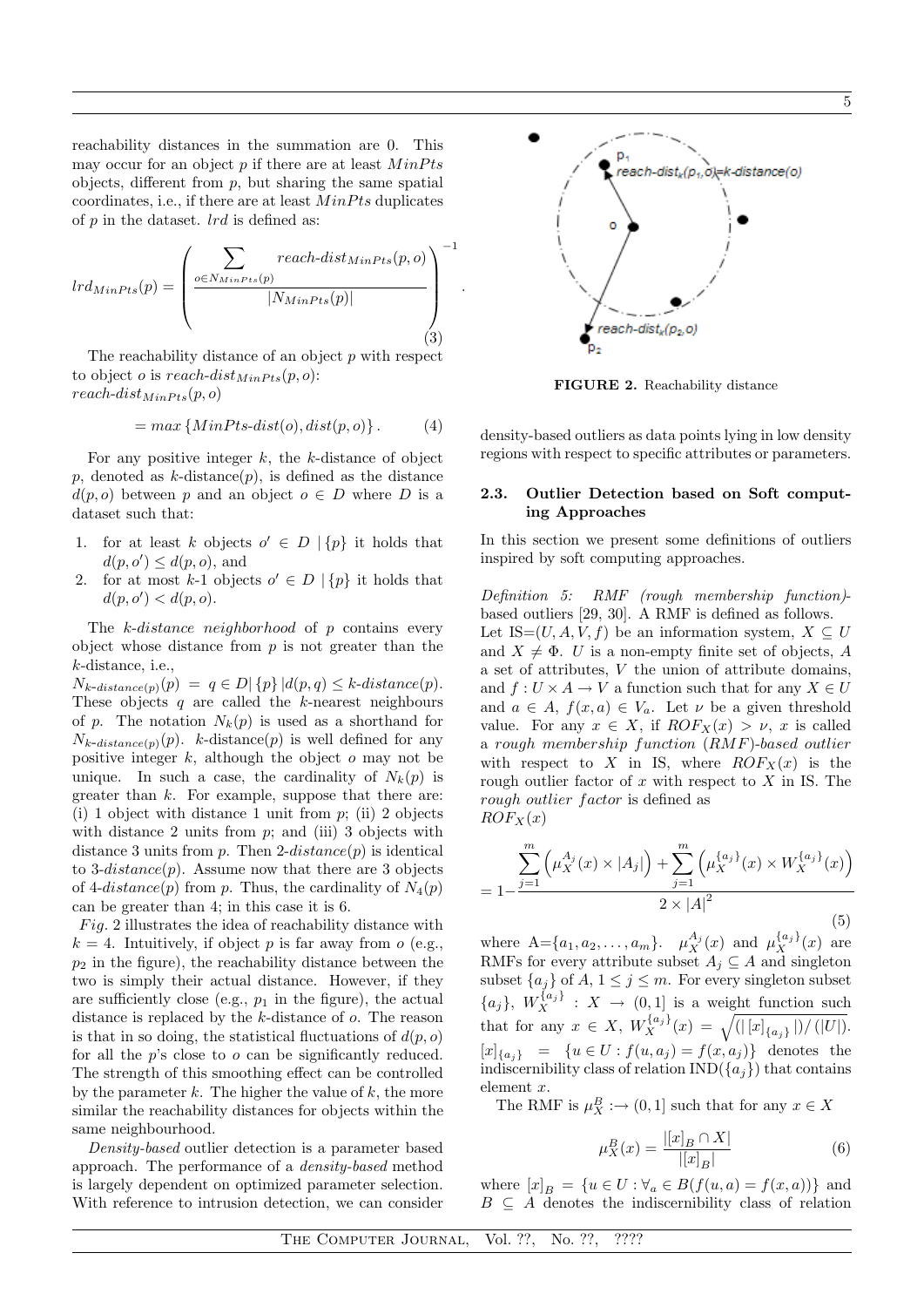

FIGURE 3. Six cases

IND(B) that contains element *x*.

Rough sets are used in classification system, where we do not have complete knowledge of the system [31]. In any classification task the aim is to form various classes where each class contains objects that are not noticeably different. These indiscernible or indistinguishable objects can be viewed as basic building blocks (concepts) used to build a knowledge base about the real world. This kind of uncertainty is referred to as rough uncertainty. Rough uncertainty is formulated in terms of rough sets.

In fuzzy sets, the membership of an element in a set is not crisp. It can be anything in between yes and no. The concept of fuzzy sets is important in pattern classification. Thus, fuzzy and rough sets represent different facets of uncertainty. Fuzziness deals with vagueness among overlapping sets [32]. On the other hand, rough sets deal with coarse non-overlapping concepts [33]. Neither roughness nor fuzziness depends on the occurrence of an event. In fuzzy sets, each granule of knowledge can have only one membership value for a particular class. However, rough sets assert that each granule may have different membership values for the same class. Thus, roughness appears due to indiscernibility in the input pattern set, and fuzziness is generated due to the vagueness present in the output class and the clusters. To model this type of situation, where both vagueness and approximation are present, the concept of fuzzy-rough sets [33] can be employed.

# 2.4. Comparison of outlier Detection Approaches

Outlier detection has largely focused on data that is univariate, and data with a known (or parametric or density-based) distribution. These two limitations have restricted the ability to apply outlier detection methods to large real-world databases which typically have many different fields and have no easy way of characterizing the multivariate distribution.

TABLE 1. A General Comparison of Three Outlier Detection Approaches

| Approaches Case 1 Case 2 Case 3 Case 4 Case 5 |            |      |     |            |                     | <b>Case 6</b> |
|-----------------------------------------------|------------|------|-----|------------|---------------------|---------------|
| Distance-<br>based                            | Yes        | Yes. | Yes | <b>Yes</b> | Yes                 | No            |
| Density-<br>based                             | <b>Yes</b> | Yes  | No. | Yes        | Partially Partially |               |
| Soft com-<br>puting                           | Yes        | Yes  | Yes | Yes        | Partially No        |               |

To evaluate the effectiveness of outlier detection methods, we consider six cases over the synthetic data set given in  $Fig. 3$ . In these figures,  $O_i$  is an object and *C<sup>i</sup>* is cluster of objects. A *distinct outlier* object, (case 1 in *Fig.* 3) is one that cannot be included in any clusters, whereas a *distinct inlier* object (case 2) is inside of a cluster. An *equidistant outlier* (case 3) is the object which is at equal distance from the clusters, whereas *non-distinct inlier* (case 4) is that object located near the border of a cluster. The *chaining e*ff*ect* (case 5) represents the objects which are situated in a straight line among the clusters. However, the *staying together (case 6)* effect represents the objects which are outliers on a straight line.

A comparison table of three approaches in the context of these six cases over synthetic data is given in *Table 1*.

## 3. NETWORK ANOMALY DETECTION

Unusual activities are outliers that are inconsistent with the remainder of data set [34]. An outlier is an observation that lies at an abnormal distance from other values in the dataset. In order to apply outlier detection to anomaly detection in the context of network intrusion detection, it is assumed by most researchers [10] that (1) the majority of the network connections are normal traffic. Only a small fraction of the traffic is malicious. (2) The attack traffic is statistically different from normal traffic. An anomaly detection technique identifies attacks based on deviations from the established profiles of normal activities. Activities that exceed thresholds of the deviations are identified as attacks. Thus, supervised and unsupervised outlier detection methods can find anomaly in network intrusion detection.

Network intrusion detection systems [35] deal with detecting intrusions in network data. The primary reason for these intrusions is attacks launched by outside hackers who want to gain unauthorized access to the network to steal information or to disrupt the network. A typical setting is a large network of computers which is connected to the rest of the world through the Internet. Generally, detection of an intrusion in a network system is carried out based on two basic approaches - signature based and anomaly based. A signature based approach attempts to find attacks based on the previously stored patterns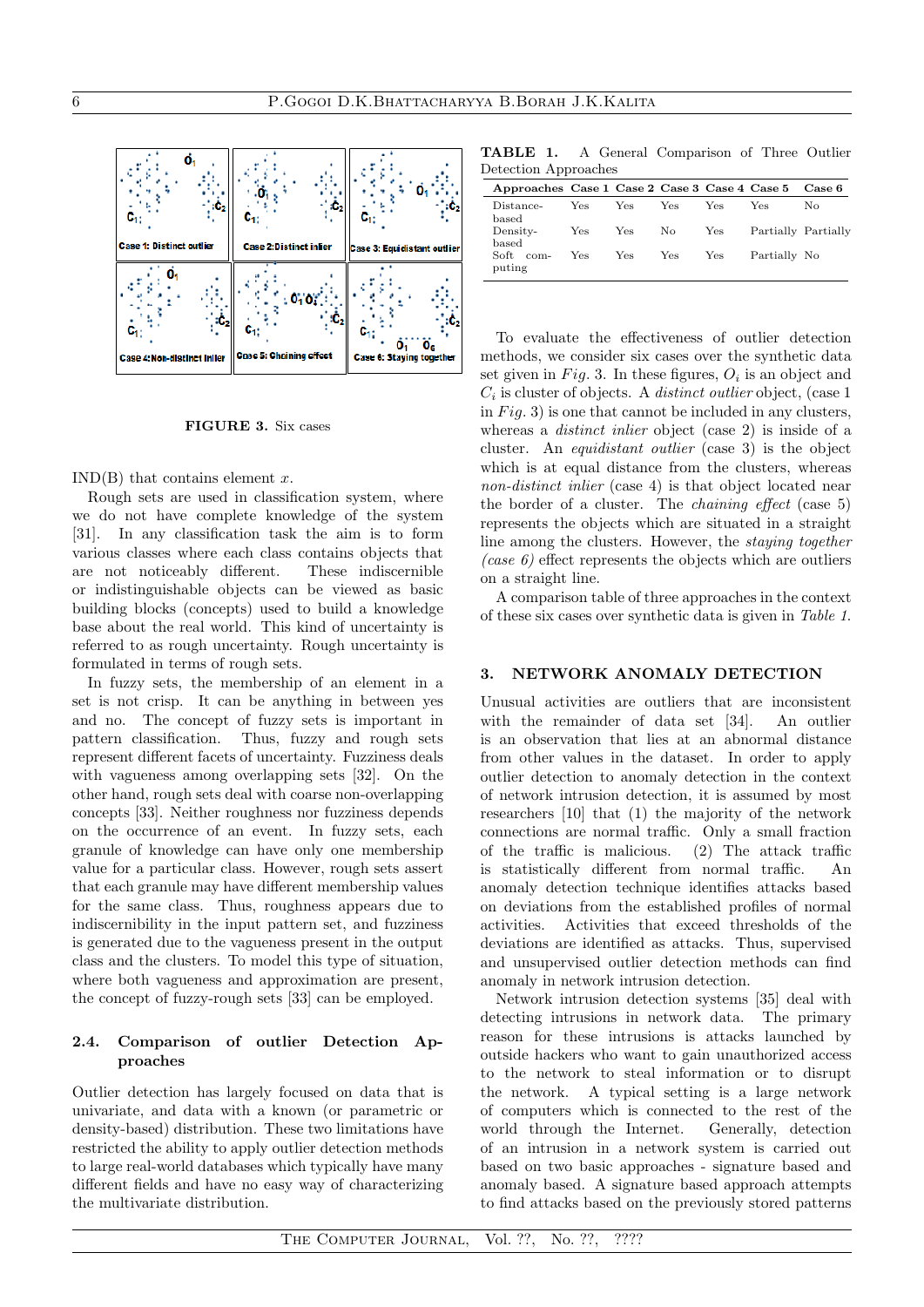or signatures for known intrusions. However, an anomaly based approach can detect intrusions based on deviations from the previously stored profiles of normal activities, but also, capable of detecting unknown intrusions (or suspicious pattern). The NIDS does this by reading all incoming packets and trying to find suspicious patterns.

# 3.1. Network Anomalies and Types

Anomaly detection attempts to find data patterns that are deviations in that they do not conform to expected behavior. These deviations or non-conforming patterns are anomalies. Based on the nature, context, behavior or cardinality, anomalies are generally classified into following three categories [10]:

- 1. *Point Anomalies-* This simplest type of anomaly is an instance of the data that has been found to be anomalous with respect to the rest of the data. In a majority of applications, this type of anomaly occurs and a good amount of research addresses this issue.
- 2. *Contextual Anomalies-* This type of anomaly (also known as conditional anomaly [36]) is defined for a data instance in a specific context. Generally, the notion of a context is induced by the structure in the data set. Two sets of attributes determine if a data instance belongs to this type of anomaly: (i) *Contextual attributes* and (ii) *Behavioural attributes*. Contextual attributes determine the context (or neighbourhood) for that instance. For example, in stock exchange or gene expression time series datasets, time is a contextual attribute that helps to specify the position of the instance in the entire sequence. However, behavioural attributes are responsible for the non-contextual characteristics of an instance. For example, in a spatial data set describing the average number of people infected by a specific disease in a country, the amount of infection at a specific location can be defined as a behavioural attribute.
- 3. *Collective Anomalies-* These are collections of related data instances found to be anomalous with respect to the entire set of data. In collective anomaly, the individual data instances may not be anomalous by themselves, however, their collective occurrence is anomalous.

To handle the above types of anomalies, various detection techniques have been proposed over the decades. Especially, to handle the point anomaly type, distance-based approaches have been found suitable. However, the effectiveness of such techniques largely depends on the type of data, proximity measure or anomaly score used and the dimensionality of the data. In the case of contextual anomaly detection, both distance-based and density-based approaches have been found suitable. However, like the previous case, in the

case of distance-based outlier approaches, the proximity measure used, type of data, data dimensionality and the threshold measure play a vital role. The density-based approach can handle this type of anomaly effectively for uniformly distributed datasets. However, in the case of skewed distributions, an appropriate density threshold is required for handling the variable density situation. Collective anomaly is mostly handled by using densitybased approaches. However, in the identification of this type of anomalous patterns, other factors also play crucial role (such as compactness, and single linkage effects)

# 3.2. Characterizing ANIDS

An *ANIDS* is an anomaly based network intrusion detection system. A variety of ANIDSs have been proposed since the mid 1980s. It is necessary to have a clear definition of anomaly in the context of network intrusion detection. The majority of current research on ANIDS does not explicitly state what constitute anomaly in their study [37]. In a recent survey [19], anomaly detection methods were classified into two classes: generative and discriminative. Generally, an ANIDS is characterized based on the following attributes: (i) nature and type of the input data, (ii) appropriateness of similarity/dissimilarity measures, (iii) labelling of data and (iv) reporting of anomalies. Next, we discuss each of these issues.

# *3.2.1. Types of Data*

A key aspect of any anomaly detection technique is the nature of the input data. The input is generally a collection of data instances or objects. Each data instance can be described using a set of attributes (also referred to as variables, characteristics, features, fields or dimensions). The attributes can be of different types such as binary, categorical or continuous. Each data instance may consist of only one attribute (univariate) or multiple attributes (multivariate). In the case of multivariate data instances, all attributes may be of the same type or may be a mixture of different data types.

# *3.2.2. Proximity measures*

*Distance* or *similarity measures* are necessary to solve many pattern recognition problems such as classification, clustering, and retrieval problems. From scientific and mathematical points of view, distance is defined as a quantitative degree of how far apart two objects are. A synonym for distance is *dissimilarity*. Distance measures satisfying the metric properties are simply called metric while non-metric distance measures are occasionally called *divergence*. A synonym for similarity is *proximity* and similarity measures are often called *similarity coe*ffi*cients*. The selection of a proximity measure is very difficult because it depends upon the (i) the types of attributes in the data (ii) the dimensionality of data and (iii) the problem of weighing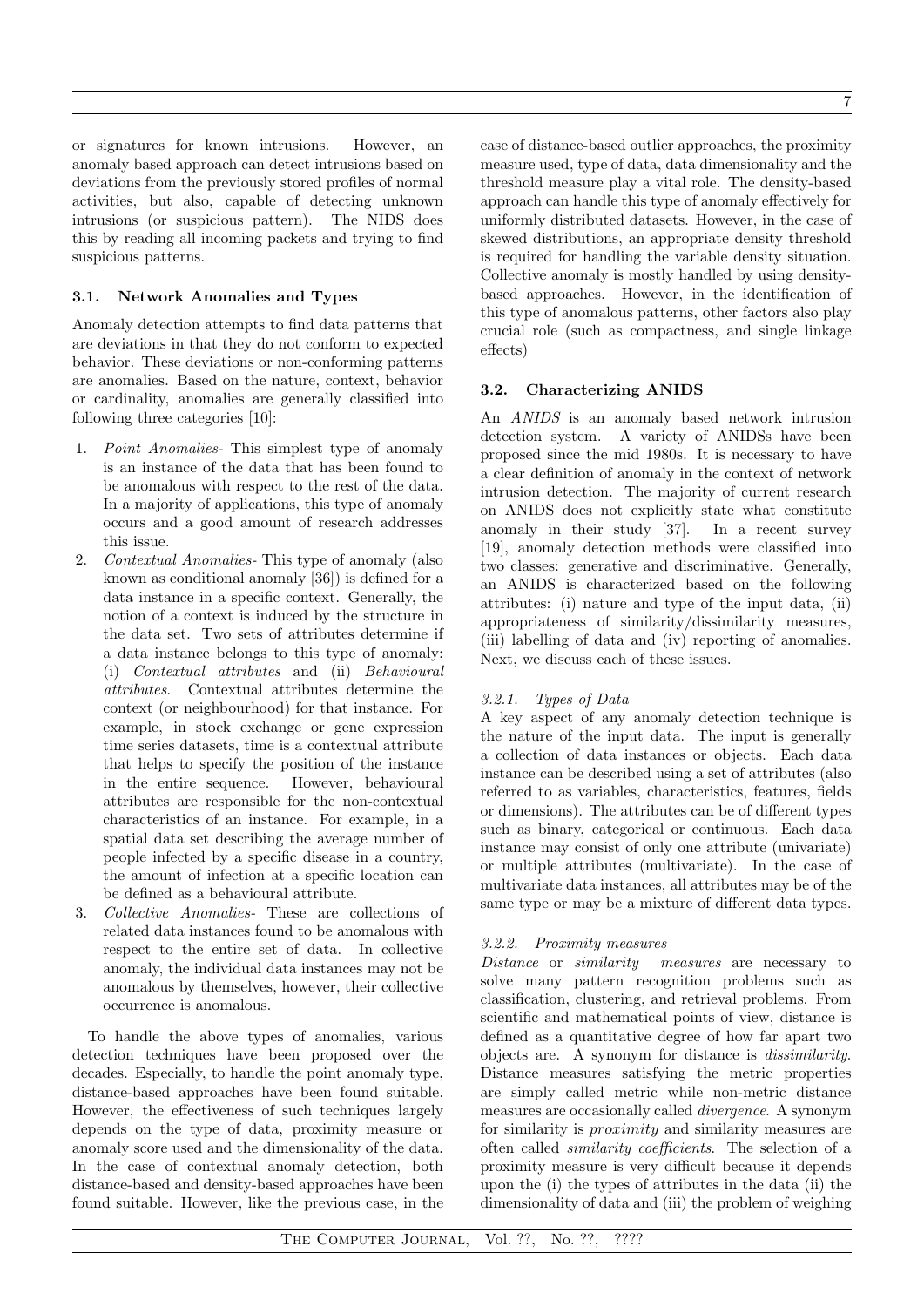data attributes. In the case of numeric data objects, their inherent geometric properties can be exploited naturally to define distance functions between two data points. Numeric objects may be discrete or continuous. A detailed discussion on the various proximity measures for numeric data can be found in [38]. Categorical attribute values cannot be naturally arranged as numerical values. Computing similarity between categorical data instances is not straightforward. Several data-driven similarity measures have been proposed [39] for categorical data. The behavior of such measures directly depends on the data. Mixed type datasets include categorical and numeric values. A common practice for clustering mixed datasets is to transform categorical values into numeric values and then use a proximity measure for numeric data. Another approach [27] is to compare the categorical values directly, in which two distinct values result in distance 1 while two identical values result in distance  $\theta$ .

# *3.2.3. Data Labels*

The labels associated with a data instance denote if that instance is normal or anomalous. It should be noted that obtaining labelled data that is accurate as well as representative of all types of behaviours, is often prohibitively expensive. Labelling is often done manually by a human expert and hence requires substantial effort to obtain the labelled training data set. Several active learning approaches for creating labelled datasets have also been proposed [40]. Typically, getting a labelled set of anomalous data instances which cover all possible type of anomalous behavior is more difficult than getting labels for normal behavior. Moreover, anomalous behavior is often dynamic in nature, e.g., new types of anomalies may arise, for which there is no labelled training data. The KDD CUP '99 dataset [41] is an evaluated intrusion data set with labelled training and testing data. Based on the extent to which labels are available, anomaly detection techniques can operate either in supervised or unsupervised approaches. A supervised approach usually trains the system with normal patterns and attempts to detect an attack based on its nonconformity with reference to normal patterns. In case of the KDD CUP '99 dataset, the attack data are labelled into four classes – DoS (denial of service), R2L (remote to local), U2R (user to root), and probe. This defines the intrusion detection problem as a 5-class problem. If attack data are labelled into *n* possible classes, we have an  $(n + 1)$ -class problem at hand. An unsupervised approach does not need a labelled dataset. Once the system identifies the meaningful clusters, it applies the appropriate labelling techniques for identified clusters. A supervised approach has high detection rate (DR) and low false positive rate (FPR) of attack detection compared to an unsupervised

approach. Supervised approaches can detect known attacks whereas unsupervised approaches can detect unknown attacks as well.

# *3.2.4. Anomaly Scores*

Detection of anomalies depends on scoring techniques that assign an anomaly score to each instance in the test data depending on the degree to which that instance is considered an anomaly. Thus the output of such a technique is a ranked list of anomalies. An analyst may choose to either analyse the top few anomalies or use a cut-off threshold to select anomalies. Several anomaly score estimation techniques have been developed in the past decades. Some of them have been represented under the category of *distance-based*, *density-based* and machine learning or soft computing based approach.

# A Distance-based anomaly scores

In this section, we introduce some of the popular *distance-based* anomaly score estimation techniques.

A.1 *LOADED (Link-based Outlier and Anomaly Detection in Evolving Data Sets) Anomaly Score* [42] - Assume our data set contains both continuous and categorical attributes. Two data points  $p_i$  and  $p_i$  are considered linked if they are considerably similar to each other. Moreover, associated with each link is a link strength that captures the degree of linkage, and is determined using a similarity metric defined on the two points. The data points  $p_i$  and  $p_j$  are linked in a categorical attribute space if they have at least one attribute-value pair in common. The associated link strength is equal to the number of attribute-value pairs shared in common between the two points. A score function that generates high scores for outliers assigns score to a point that is inversely proportional to the sum of the strengths of all its links. To estimate this score efficiently, ideas from frequent itemset mining are used. Let *I* be the set of all possible attribute-value pairs in the data set  $M$ . Let  $D =$  ${d : d \in PowerSet(I) \land \forall_{i,j : i \neq j} d_i \cdot attrib \neq d_j \cdot attrib}$ be the set of all itemsets, where an attribute only occurs once per itemset. The score function for a categorical attribute is defined as:

$$
Score_1(p_i) = \sum_{d \subseteq p_i} \left( \frac{1}{|d|} |sup(d) \le s \right) \qquad (7)
$$

where  $p_i$  is an ordered set of categorical attributes.  $sup(d)$  is the number of points  $p_i$  in the data set where  $d \subseteq p_i$ , otherwise known as *support* of itemset *d*. *|d|* is the number of attribute-value pairs in *d*. *s* is a user-defined threshold of minimum support or minimum number of links.

A point is defined to be linked to another point in the mixed data space if they are linked together in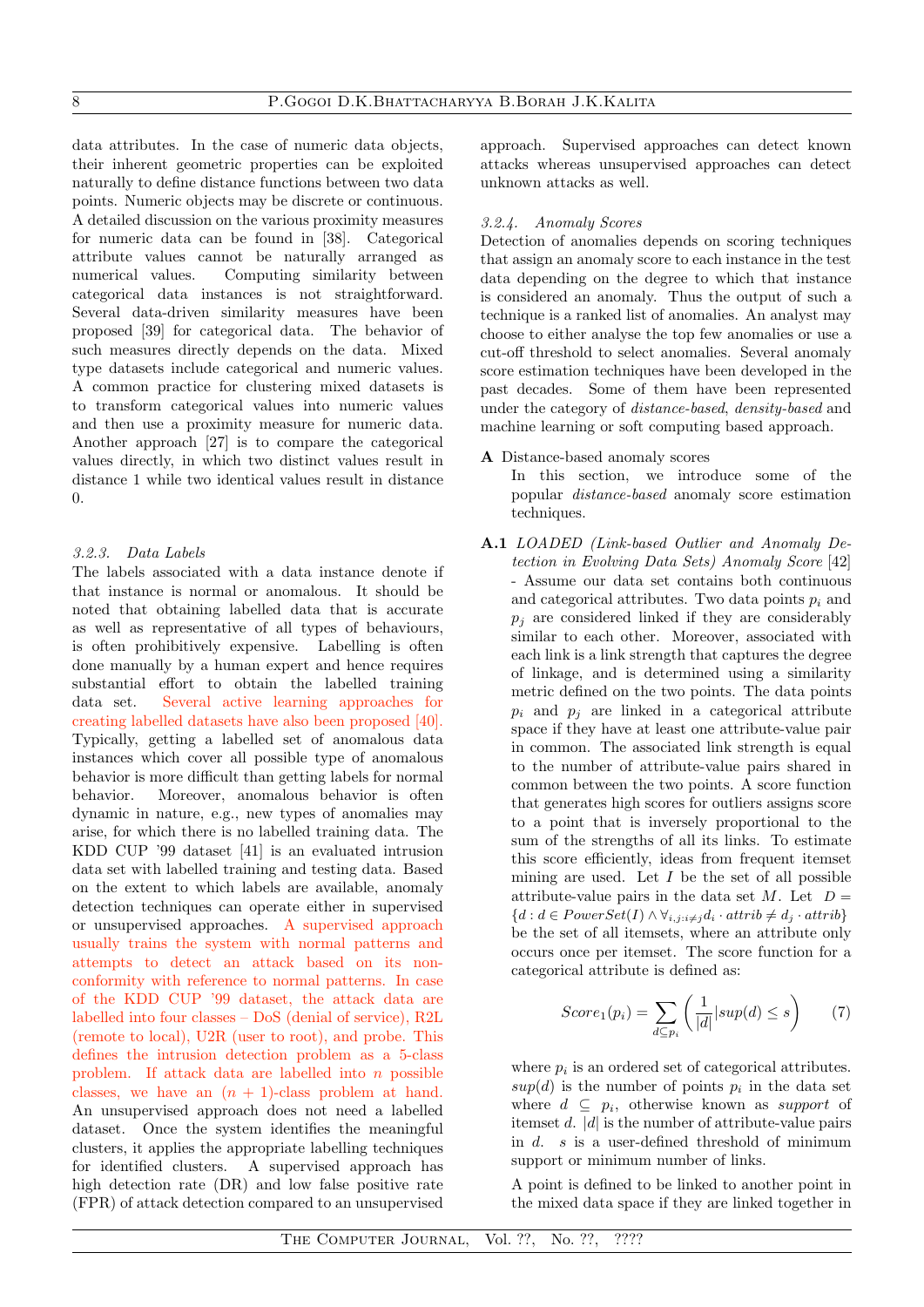the categorical data space and if their continuous attributes adhere to the joint distribution as indicated by the correlation matrix. Points that violate these conditions are defined to be outliers. The modified score function for mixed attribute data is as follows:

$$
Score_2(p_i) = \sum_{d \subseteq p_i} \left( \frac{1}{|d|} |(C_1 \vee C_2) \wedge C_3 \text{ is true} \right)
$$
\n
$$
(8)
$$

where  $C_1$  :  $sup(d) \leq s$ ,  $C_2$  : at least  $\delta$ % of the correlation coefficients disagree with the distribution followed by the continuous attributes for point  $p_i$ , and  $C_3$  :  $C_1$  or  $C_2$  hold true for every superset of  $d$  in  $p_i$ . Condition  $C_1$  is the same condition used to find outliers in a categorical data space using  $Score_1(p_i)$ . Condition  $C_2$  adds continuous attribute checks to  $Score_1(p_i)$ . Condition  $C_3$  is a heuristic and allows for more efficient processing because if an itemset does not satisfy conditions  $C_1$  and  $C_2$ , none of its subsets are considered.

A.2 *RELOADED (REduced memory LOADED) Anomaly Score* [43]- An anomalous data point can be defined as one that has a subset of attributes that take on unusual values given the values of the other attributes. When all categorical attributes of a data point have been processed, the anomaly score of the data point is computed as a function of the count of incorrect predictions and the violation score as below:

$$
AnomalyScore[P_i] = \frac{\left(\frac{\sum_{j=1}^{m} i - W_j}{i}\right)}{m} + \frac{V_{\tau}}{mn^2} \quad (9)
$$

where  $W_i$  is the cumulative number of incorrect predictions of categorical attribute *j* for the previous *i* data points. There are *m* categorical attributes and *n* continuous attributes.  $V_{\tau}$  is cumulative violation score of point *Pi*.

## B Density-based anomaly scores

Here, we introduce a few *density-based* anomaly score estimation techniques.

B.1 *ODMAD (Outlier Detection for Mixed Attribute Datasets) Anomaly Score* [27] - This score can be used in an approach that mines outliers from data containing both categorical and continuous attributes. The ODMAD score is computed for each point taking into consideration the irregularity of the categorical values, the continuous values, and the relationship between the two spaces in the dataset. A good indicator to decide if point  $X_i$  is an outlier in the categorical attribute space is the score value, *Score*1, defined below:

$$
Score_1(X_i) = \sum_{d \subseteq X_i \land supp(d) < \sigma \land |d| \leq Max} \frac{1}{supp(d) \times |d|} \tag{10}
$$

where  $X_i$  is a data point with  $m_c$  categorical attributes in a dataset *D*. Let *T* be the set of all possible combinations of attribute and value pairs in the dataset *D*. Let *S* be the set of all sets *d* so that an attribute occurs only once in each set *d*. Then,

$$
S = \{d : d \in PowerSet(T) \land \forall l, k \in d, l \neq k\}
$$
\n
$$
(11)
$$

where *l* and *k* represent attributes whose values appear in set *d*. |*d*| represents length of set *d*.  $\delta$  is a user-defined threshold. A point can be an outlier if it contains single values that are infrequent or sets of values that are infrequent. A categorical value or a combination of values is infrequent if it appears less than  $\delta$  times in dataset. *Max* is a user-defined length of attribute set.

In the case of mixed attribute datasets a modified score is defined for the data points that share the same categorical value as well as similar continuous values as below:

$$
Score_2(X_i) = \frac{1}{|a \in X_i^c|} \times \sum_{\forall a \in X_i^c} cos(X_i^q, \mu_a)
$$
\n(12)

where  $X_i$  is a data point containing  $m_c$  categorical values and  $m_q$  continuous values.  $X_i^c$  and  $X_i^q$ are respectively the categorical and the continuous parts of  $X_i$ . Let  $a$  be one of the categorical values of  $X_i^c$  that occurs with support  $supp(a)$ . Let a subset of the data that contains the continuous vectors corresponding to the data points that share categorical value *a* be  $\{X_i^q : a \in X_i^c, i = 1 \dots n\}$ , with a total of  $supp(a)$ . The mean vector of this set,  $\mu_a$ , is below:

$$
\mu_a = \frac{1}{\sup p(a)} \times \sum_{i=1 \wedge a \in X_i^c}^n X_i^q. \tag{13}
$$

Also, the cosine similarity between a point  $X_i^q$  and mean  $\mu_a$  is given below:

$$
\cos\left(X_i^q, \mu_a\right) = \sum_{j=1}^{m_q} \left(\frac{x_{ij}^q}{\|X_i^q\|} \times \frac{\mu_{aj}}{\|\mu_a\|}\right) \tag{14}
$$

where  $||X||$  represents the  $L_2$ -norm of vector X. *Score*<sub>2</sub>( $X_i$ ) is a score for each point  $X_i$ ; for all categorical values *a* contained in  $X_i^c$ , this is the summation of all cosine similarities for all categorical values *a* divided by the total number of values in the categorical part of  $X_i$ ,  $X_i^c$ . As

THE COMPUTER JOURNAL, Vol. ??, No. ??, ????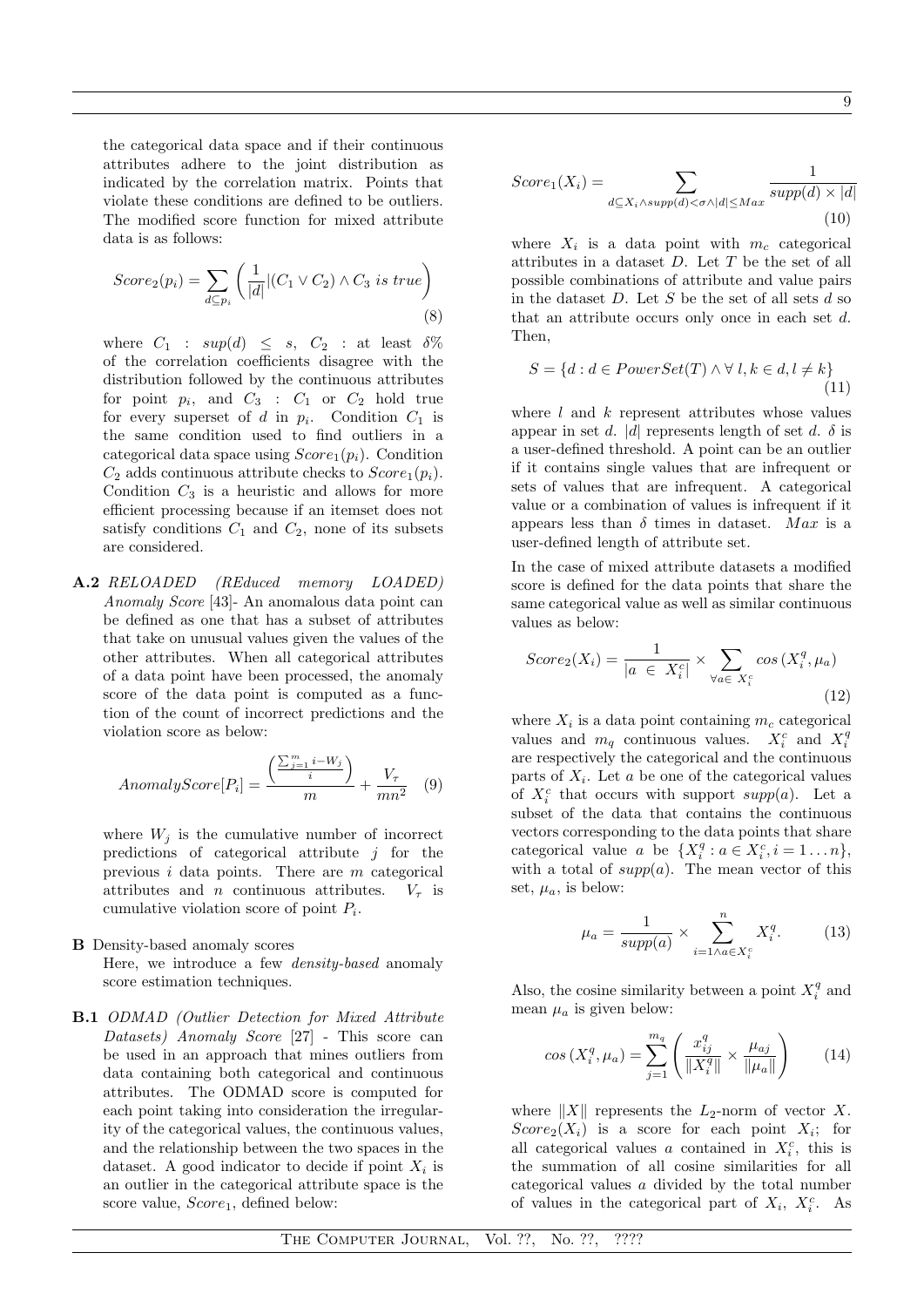minimum cosine similarity is 0 and maximum is 1, the data points with similarity close to 0 are more likely to be outliers.

C Machine learning or soft-computing based anomaly scores

This section presents a few machine learning or soft computing based anomaly score esimation techniques.

C.1 *RNN (Replicator Neural Network) Outlier Detection Anomaly Score* [44] - This score has been used in feed-forward multi-layer perceptron network approaches to anomaly detection. The Outlier Factor  $\delta_i$  of the *i*-th data record is the measure of outlierness.  $\delta_i$  is defined by the average reconstruction error over all features (variables):

$$
\delta_i = \frac{1}{n} \sum_{j=1}^{n} (x_{ij} - o_{ij})^2
$$
 (15)

where  $x_{ij}$ 's are reconstruction data instances,  $o_{ij}$ are reconstruction output instances and *n* is the number of features over which the data is defined. The reconstruction error is used as anomaly score.

C.2 *GMM (Gaussian Mixture Model) Anomaly Detection* [36] - Assume each data instance *d* is represented as  $[x, y]$ . If *U* is the contextual data and *V* the behavioural data, the mapping function  $p(V_i|U_i)$  indicates the probability of the indicator part of a data point *y* to be generated from a mixture component  $V_i$ , when the environmental part  $x$  is generated by  $U_i$ . The anomaly score for a test instance *d* is given as:

*Anomaly Score*

$$
= \sum_{i=1}^{n_U} p(x \in U_i) \sum_{j=1}^{n_V} p(y \in V_j) p(V_j | U_i)
$$
 (16)

where  $n_U$  is the number of mixture components in *U* and  $n_V$  is the number of mixture components in *V*.  $p(x \in U_i)$  indicates the probability that a sample point *x* is generated from the mixture component  $U_i$  while  $p(y \in V_j)$  indicates the probability that a sample point *y* is generated from the mixture component  $V_j$ .

C.3 *Markov Chain Model Anomaly Score* [45] - This model is used to represent a temporal profile of normal behavior in a computer and network system. The Markov chain model of the normal profile is learned from historic data of the system's normal behavior. The observed behavior of the system is analysed to infer the probability that the Markov chain model of the normal profile supports the observed behavior. A low probability of support indicates an anomalous behavior that may result from intrusive activities. The likelihood *P*(*S*) of sequence *S* is given as:

$$
P(S) = q_{S_1} \prod_{t=2}^{|S|} p_{S_{t-1}S_t}
$$
 (17)

where  $q_{S_1}$  is the probability of observing the symbol  $S_1$  in the training set and  $p_{S_{t-1},S_t}$  is the probability of observing the symbol  $S_t$  after  $S_{t-1}$  in the training set. The inverse of  $P(S)$  is the anomaly score for given sequence *S*.

A general comparison of the effectiveness of various anomaly/outlier scores reported in the previous subsections can be made based on parameters such as detection approaches used (density and distance), attribute types of data and applications under considerations. A summary of comparisons are given in *Table 2*.

## *3.2.5. Datasets Used*

Network intrusion detection is a problem of handling of high dimensional mixed type data. Most approaches considered here are able to handle categorical, numerical or mixed type high dimensional data.

Most techniques are evaluated based on KDD Cup 1999 intrusion detection dataset. However, this dataset has several limitations such as (i) the dataset is not unbiased and (ii) it is a purified dataset that does not contain fragment data.

Several acedemic and research laboratories, commercial organizations have generated unbiased intrusion datasets to evaluate IDSs and associated datasets. Prototype IDS testing platforms have been developed by University of California at Davis [46] and IBM Zurich [47]. A rigorous and extensive IDS testing was performed by MIT Lincoln Laboratory [48]. The Air Force Research Laboratory [49] has also been involved in IDS testing in a complex hierarchical network environment. The MITRE Corporation [50] investigated the characteristics and capabilities of network base IDS.

# 4. EXISTING OUTLIER DETECTION AP-PROACHES FOR NETWORK ANOMALY **DETECTION**

Outlier detection is a critical task in many safety critical environments as outliers indicate abnormal running conditions from which significant performance degradation may result. We can categorise and analyse a broad range of outlier detection methodologies as either supervised or unsupervised approaches.

#### 4.1. Supervised Approaches

The supervised approaches are essentially supervised classification and require pre-labelled data, tagged as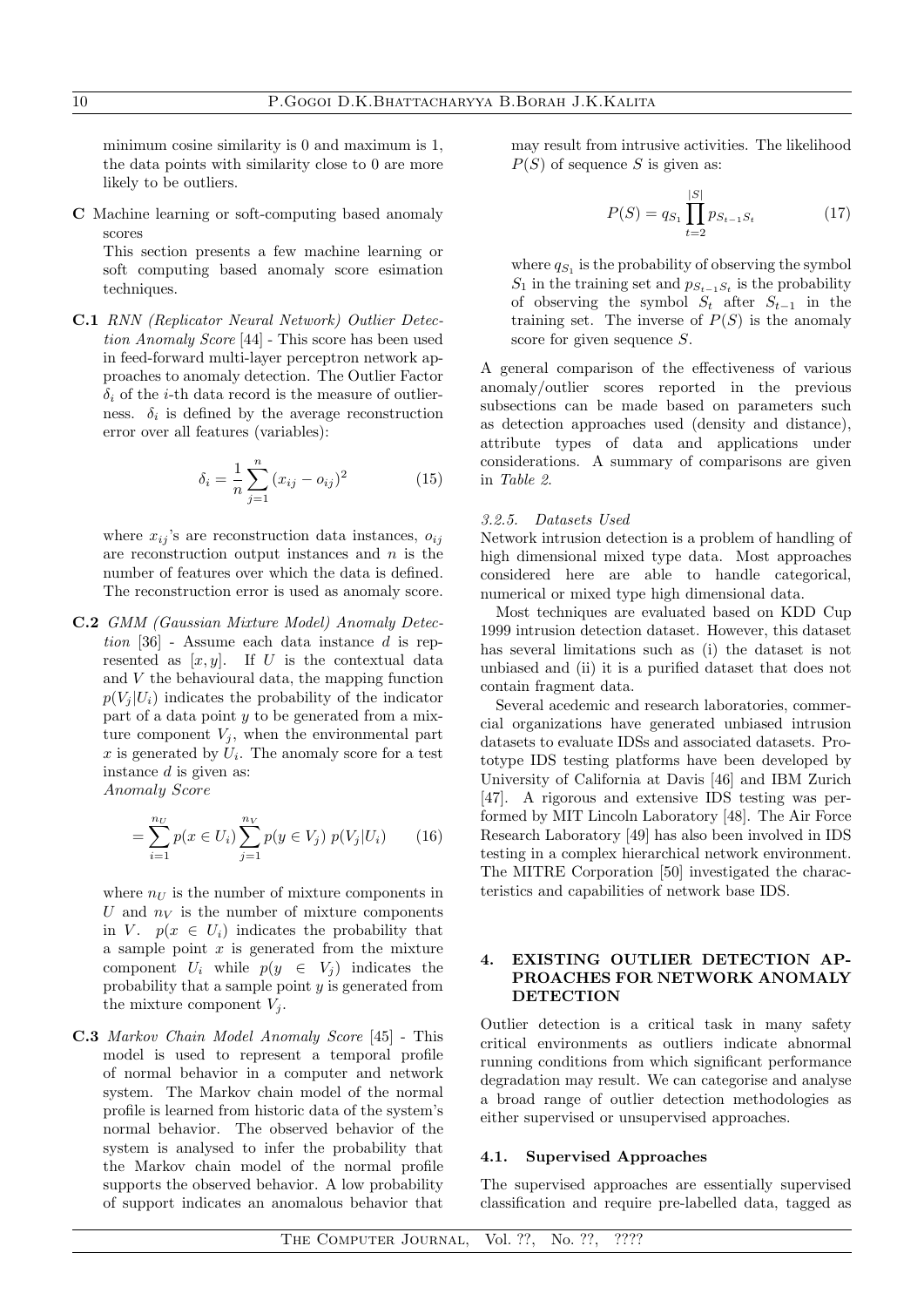| <b>TABLE 2.</b> Comparison of Anomaly Score |                                                                                                                                     |                                                       |                              |                                                                                           |  |  |  |
|---------------------------------------------|-------------------------------------------------------------------------------------------------------------------------------------|-------------------------------------------------------|------------------------------|-------------------------------------------------------------------------------------------|--|--|--|
| Author<br>& Year                            | Score Formula                                                                                                                       | Approach<br>(Density<br>/Distance/soft-<br>computing) | Data type                    | Applications                                                                              |  |  |  |
| Ye,<br>2000                                 | $P(S) = q_{S_1} \prod_{t=2}^{ \mathcal{P} } p_{S_{t-1} S_t}$                                                                        | Soft-computing<br>based approach<br>using HMM [45]    | Mixed Type<br>data           | 1-order Markov chain modelling [45]<br>for contextual anomaly detection.                  |  |  |  |
| Hawkins,<br>2002                            | $\delta_i = \frac{1}{n} \sum_{i=1}^{n} (x_{ij} - a_{ij})^2$                                                                         | Soft-computing<br>based approach<br>in RNN $[44]$     | Categorical<br>data          | One-class Anomaly Detection [44].                                                         |  |  |  |
| Ghoting,<br>2004                            | $Score_1(p_i) = \sum_{d \subset p_i} \left( \frac{1}{ d }  sup(d) \leq s \right)$                                                   | Distance-based<br>approach                            | Categorical<br>$_{\rm data}$ | Capturing dependencies using links<br>for categorical data in LOADED [42].                |  |  |  |
| Ghoting,<br>2004                            | $Score_2(p_i) = \sum_{d \subset n_i} \left( \frac{1}{ d }  (C1 \vee C2) \wedge C3 \text{ is true} \right)$                          | Distance-based<br>approach                            | Mixed type<br>$_{\rm data}$  | Handling mixed attribute data in<br>LOADED [42].                                          |  |  |  |
| Otey,<br>2005                               | Anomaly $Score[P_i] = \left(\frac{\sum_{j=1}^{m} i - W_j}{i}\right) / m + \frac{V_{\tau}}{mn^2}$                                    | Distance-based<br>approach                            | Mixed type<br>data           | Discriminate outliers for categori-<br>cal and continuous attributes in<br>RELOADED [43]. |  |  |  |
| Song,<br>2007                               | $n_{II}$<br>Anomaly Score = $\sum_{i=1}^{n} p(x \in U_i) \sum_{i=1}^{n} p(y \in V_j) p(V_j   U_i)$ Soft-computing<br>based approach | based approach<br>GMM-CAD<br>in<br>[36]               | Mixed type<br>data           | Reduction of contextual anomaly to<br>point anomaly [36].                                 |  |  |  |
|                                             | Koufakou, $Score_1(X_i) = \sum_{d \subseteq X_i \wedge supp(d) < \sigma \wedge  d  \leq Max} \frac{1}{supp(d) \times  d }$          | Density-based<br>approach                             | Categorical<br>data          | Categorical score finding in ODMAD<br>[27] for categorical data.                          |  |  |  |
|                                             | Koufakou, $Score_2(X_i) = \frac{1}{ a \in X_i^c } \times \sum_{\forall a \in X_i^c} cos(X_i^q, \mu_a)$                              | Density-based<br>approach                             | Mixed type<br>$_{\rm data}$  | Continuous score finding in ODMAD<br>[27] for mixed attribute data.                       |  |  |  |

normal or abnormal. These approaches can be used for on-line classification, where the classifier learns the classification model and then classifies new exemplars as and when required against the learned model. If the new exemplar lies in a region of normality it is classified as normal, otherwise it is flagged as an outlier. Classification algorithms require a good spread of both normal and abnormal labelled data.

# *4.1.1. Statistical Methods*

The general approach to solve the outlier detection problem using statistical methods is based on the construction of probabilistic data models and the use of mathematical methods of applied statistics and probability theory. With a statistical approach to outlier detection, a system learns the behavior of users, applying metrics or measuring methods. As the system is running, the outlier or anomaly detector is constantly measuring the deviation of the present behavior profile from the original. The LNKnet software package was developed to simplify the application of most important statistical, neural network, and machine learning pattern classifier [51] on network connection data.

Methods for detecting outliers based on the regression analysis are included among statistical methods. Regression analysis consists of finding a dependence of one random variable (or a group of variables) *Y* on another variable (or a group of variables) *X*. Specifically, the problem is formulated as that of examining the conditional probability distribution *Y |X*.

Among regression methods for outlier analysis, two approaches are distinguished. In the framework of the first approach, the regression model is constructed with the use of all data; then, the objects with the greatest errors are successively, or simultaneously, excluded from the model. This approach is called a *reverse search*. The second approach consists of constructing a model based on a part of data and, then, adding new objects followed by the reconstruction of the model. Such a method is referred to as a *direct search* [52]. The model is extended by adding the most appropriate objects, which are the objects with least deviations from the model constructed. The objects added to the model in the last turn are considered outliers. A regression method based on support vector regression (SVR) and particle swarm optimization algorithm (PSOA) is given in [53] for pattern analysis of intrusion detection. Basic disadvantages of the regression methods are that they greatly depend on assumptions about the error distribution and need a prior partition of variables into independent and dependent ones.

# *4.1.2. Decision Tree based Approaches*

These approaches begin with a set of cases or examples, and create a tree data structure that can be used to classify new cases. Each case is described by a set of attributes (or features) which can have numeric or symbolic values. Associated with each training case is a label representing the name of a class. Each internal node of the tree contains a test, the result of which is used to decide what branch to follow from that node.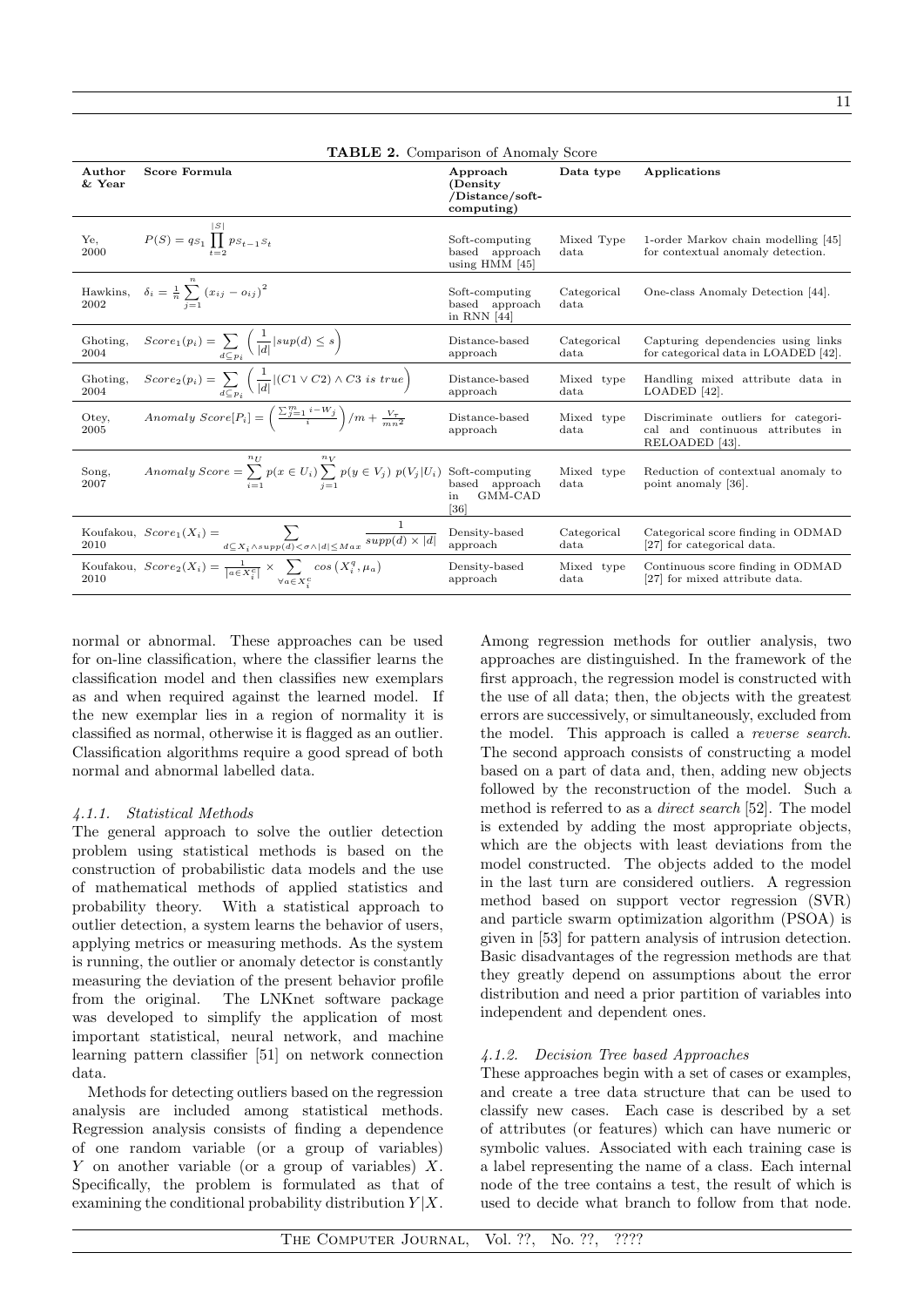For example, a test might ask *is*  $x > 4$  *for attribute x* ? If the test is true, then the case processes down the left branch, and if not then it follows the right branch. The leaf nodes contain class labels instead of tests. In classification mode, when a test case (which has no label) reaches a leaf node, a decision tree method such as C4.5 [54] classifies it using the label stored there.

Decision tree learners use a method known as divide and conquer to construct a suitable tree from a training set. The divide and conquer algorithm partitions the data until every leaf contains cases of a single class, or until further partitioning is impossible because two cases have the same values for each attribute but belong to different classes. Consequently, if there are no conflicting cases, the decision tree will correctly classify all training cases. This so-called *overfitting* is generally thought to lead to a loss of predictive accuracy in most applications.

Overfitting can be avoided by a stopping criterion that prevents some sets of training cases from being subdivided (usually on the basis of a statistical test of the significance of the best test), or by removing some of the structure of the decision tree after it has been produced.

The possibilistic decision tree [55] has been used for a intrusion detection system. Traffic data is captured by performing simulated attacks on Intelligent Electronic Devices (IEDs). Data is obtained for two types of genuine user activity and two types of common malicious attacks on IEDs. The genuine user activity includes, casual browsing of IED data and downloading of IED data while a Ping flood Denial of Service (DoS) and password crack attack are performed for malicious attacks. Classification is done using possibilistic decision trees for the logarithmic histogram of the time difference between the arrival of two consecutive packets. It obtains a continuous valued possibilistic decision tree and its cut points. It also includes the use of mean distance metrics to obtain the possibility distribution for the real attack data.

## *4.1.3. Soft computing Method - Roughset Approach*

The rough set [29] philosophy is based on the assumption that with every object of the universe there is associated a certain amount of information (data, knowledge), expressed by means of its attributes. Objects having the same description are indiscernible. The basic idea of rough sets is discussed in *Sub-section 2.3*.

In [6], RST (Rough Set Theory) and SVM (Support Vector Machine) are used to detect intrusions. First, RST is used to preprocess the data and to reduce the dimensions. Next, the features selected by RST are sent to the SVM model to learn and test respectively. The method is effective in decreasing the space density of data and has low false positive rate and good accuracy of detection. The major advantage of rough set theory is that it does not need any preliminary or additional information about data, such as a probability distribution. The main problems that can be solved using rough set theory include data reduction (i.e., elimination of superfluous data), discovery of data dependencies, estimation of data significance, generation of decision (control) algorithms from data, approximate classification of data, discovery of similarities or differences in data, discovery of patterns in data, and discovery of causeeffect relationships.

## *4.1.4. Proximity-based Approaches*

Proximity-based techniques are simple to implement and make no prior assumptions about the data distribution model. However, they suffer high computational cost as they are founded on the calculation of the distances between all records. The computational complexity is directly proportional to both the dimensionality of the data *m* and the number of records *n*. The *k*-nearest neighbour (*k*-NN) algorithm is suitable for outlier detection; it calculates the nearest neighbours of a record using a suitable distance calculation metric such as Euclidean distance or Mahalanobis distance. A definition of proximity based outlier  $D^k(p)$  from [24] is discussed in *Definition 4* in *Sub-section 2.1*.

A partition-based outlier detection algorithm first partitions the input points using a clustering algorithm, and computes lower and upper bounds on  $D^k$  for points in each partition. It then uses this information to identify the partitions that cannot possibly contain the top *n* outliers and prunes them. Outliers are then computed from the remaining points (belonging to unpruned partitions) in a final phase.

PAIDS (Proximity assisted intrusion detection) [56], is an approach for identifying the outbreak of unknown worms. PAIDS does not rely on signatures. Instead, it takes advantage of the proximity information of compromised hosts. PAIDS operates on an orthogonal dimension with existing IDS approaches and can thus work collaboratively with existing IDSs to achieve better performance. The effectiveness of PAIDS with trace-driven simulations has a high detection rate and a low false positive rate.

The major limitation of this approach is selectiing an appropriate proximity measure, especially for the high dimensional mixed type data. Also, developing a heuristic method for appropriate threshold selection is a difficult task.

# *4.1.5. Kernel Function based approach*

As has been found in the case of distance-based methods, defining an appropriate proximity measure for heterogeneously structured data is a difficult task. To overcome this limitation, methods based on kernel functions can be used [57]. The kernel of a function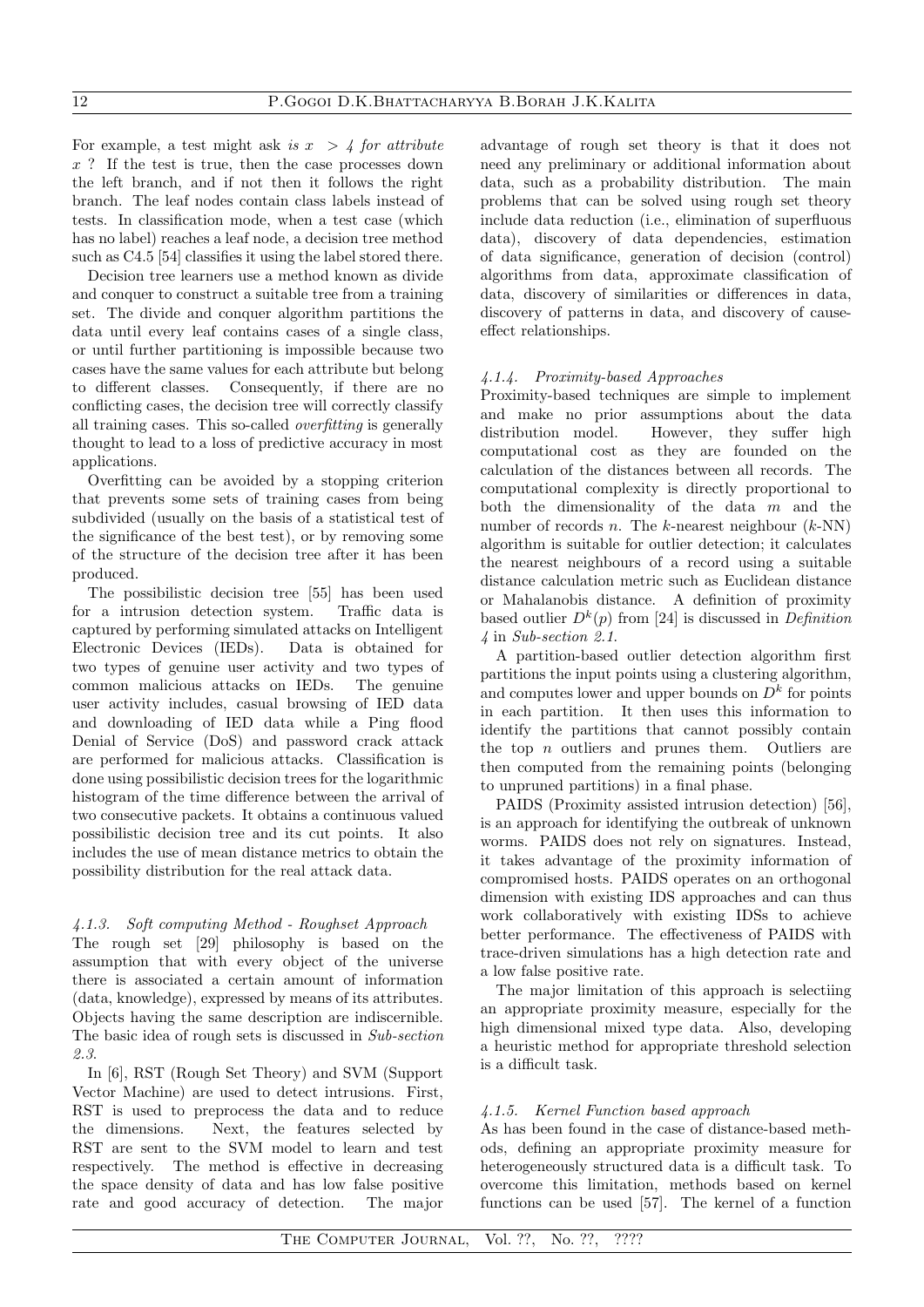*f* is the equivalence relation on the function's domain that roughly expresses the idea of equivalence as far as the function *f* can tell.

*Definition 6:* Let *X* and *Y* be sets and let *f* be a function from *X* to *Y*. Elements  $x_1$  and  $x_2$  of *X* are equivalent if  $f(x_1)$  and  $f(x_2)$  are equal, i.e., they are the same element of *Y* [58]. Formally:  $f: X \to Y$ 

$$
ker(f) = f\{(x_1, x_2) \in X \times X : f(x_1) = f(x_2)\}.
$$
 (18)

The kernel function *K*(*x, y*) can be expressed as a dot product in a high dimensional space. If the arguments to the kernel are in a measurable space *X*, and if the kernel is positive semi-definite, i.e.,

$$
\textstyle\sum_{i,j} K(x_i,x_j) c_i c_j \geq 0
$$

for any finite subset  $f(x_1, \ldots, x_n)$  of X and subset  $f(c_1, \ldots, c_n)$  of objects, there exists a function  $\varphi(x)$ whose range is in an inner product space of possibly high dimension, such that

$$
K(x, y) = \varphi(x) \cdot \varphi(y). \tag{19}
$$

The KPCA (Kernel Principal Component Analysis) [59] is a real time IDS. It is composed of two parts. First part is used for on-line feature extraction. The second part is used for classification. Extracted features are used as input for classification. With an adaptation of the kernel function *kernel-trick* (*Equation 19*) KPCA extracts on-line non-linear features. Here, Least Squares Support Vector Machines (LS-SVM) [60] is used as a classifier. SVMs typically solve problems by quadratic programming (QP). Solving QP problem requires complicated computational effort and has high memory requirement. LS-SVM overcomes by solving a set of linear equations.

# *4.1.6. Kernel Function using Fuzzy Approach*

This is a fuzzy clustering method in the feature space for the multi-class classification problem. The approach [14] searches for one common cluster containing images of all objects from the original space. In this case, the membership degree of an object image with respect to the fuzzy cluster in the feature space may be viewed as a typicalness degree of the object, i.e., a measure opposed to outlierness. Objects with a low typicalness degree (less than a threshold determined by the user) are considered outliers. It should be noted that the modification of the threshold (i.e., the modification of the outlier factor criterion) does not require model reconstruction, which is the case when the distancebased algorithms are used.

Petrovskiy introduces a fuzzy kernel-based method for real-time network intrusion detection [61]. It involves a kernel-based fuzzy clustering technique. Here, network audit records are vectors with numeric and nominal attributes. These vectors are implicitly mapped by means of a special kernel function into a high dimensional feature space, where the possibilistic clustering algorithm is applied to calculate the measure of typicalness and to discover outliers.

## *4.1.7. Distance-based outlier detection approach*

This approach trains classifiers and computes covariance matrices incrementally. Therefore, the decision whether a given point is an anomaly or not is based only on the previously processed data points. For example, in the *RELOADED* algorithm [43] for each point in the data set, and for each categorical attribute *d* of that data point, an appropriate classifier is trained. That classifier, in turn, is used to predict the appropriate value of *d*. If the prediction is wrong, the count of incorrect predictions is incremented. Next, continuous attributes of the data point are used to incrementally compute the covariance matrix corresponding to the attribute-value pair *d*. The cumulative violation score of the data point is incremented. An anomaly score for *RELOADED* is given in *Equation 9*.

VAHD (Variable-length Average Hamming Distance) [62] is a distance-based anomaly detection method. The method operates in two stages (i) building up a normal variable-length pattern database and (ii) detecting such pattern(s) in real environment. In the first stage, it builds a normal profile by collecting system calls of some interested process(es) and by extracting interested patterns. In the second stage, this profile is used to monitor system behavior and calculate the average Hamming distance (AHD) between them, which determines the strength of an anomalous signal. If it exceeds a user defined threshold value, a suspicious event is assumed. The method has some advantages, such as high accuracy and real-time detection.

One needs to choose a threshold for anomaly score in order to discriminate between outliers and normal points. This can be done by incrementally computing the mean and standard deviation of the anomaly scores and by flagging any point as an outlier if it is more than *s* standard deviations greater than the current mean. Here, deriving the standard deviation is difficult. Also, estimating distance over a combined numeric and categorical attribute domain with proper weightage is a difficult task.

## *4.1.8. Signal processing based approach*

Signal processing techniques can be applied to identify network anomalies, and to study network characteristics such as routing and congestion. There are two signal processing based approaches: wavelet based approach and cognitive packet network based approach.

# A Wavelet based approach

In a wireless sensor network (WSN), a large number of sensor nodes are distributed over a large area. The sensor nodes are endowed with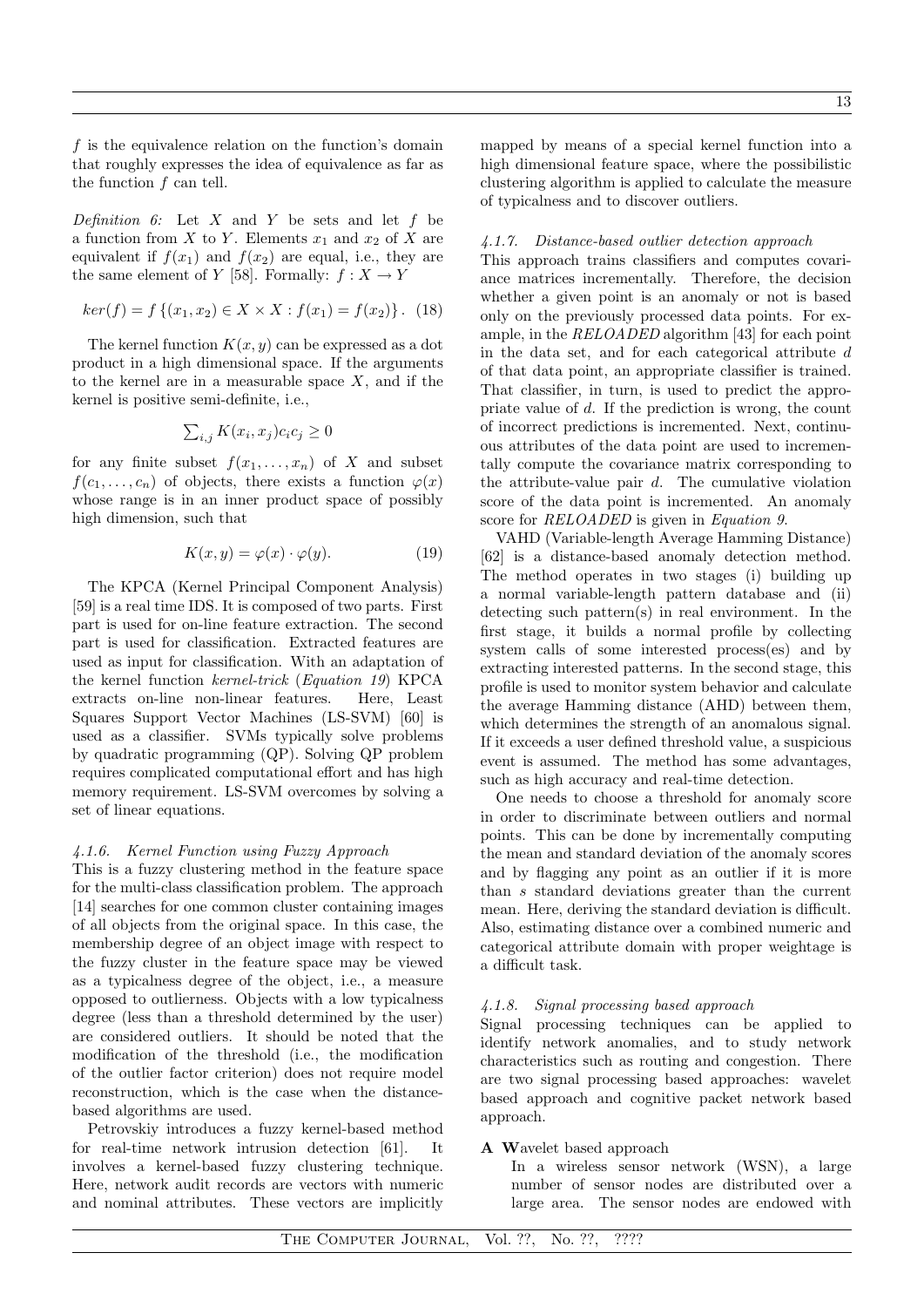wireless communication capabilities for sensing and processing. A measurement that significantly deviates from the normal pattern of sensed data detects an outlier in WSN. In [17], a detailed overview of the existing outlier detection techniques for the WSN is given. A survey of wavelet based network anomaly detection approaches in the context of WSN can be found in [20]. In recent research, another significant work [63] can be found for anomaly detection by identifying outlier based on wavelets. In addition, research reported in [64, 65, 66, 67, 68] present significant work dealing with automatic network response to unexpected events and improvement in quality of service (QoS).

B Cognitive packet network based approach

The cognitive packet network (CPN) architecture uses an adaptive routing protocol that attempts to address the stability and reliability of network services by rerouting their traffic as necessary. Network worms are self-replicating and selfpropagating malicious applications. They can exploit system vulnerabilities of operating systems and spread through networks causing significant damage by reducing system performance. Worms can be considered anomalies in network traffic. Research related to detection of attacks, particularly those by network worms, using CPN is found in [69, 70, 71, 72, 73]. Recent research [74, 75] also report on the development of self-aware computer networks (SAN) based on CPN. Such networks are capable of detecting and reacting to intrusions adaptively.

## *4.1.9. Density-based outlier detection approach*

A density-based approach uses an outlier factor as a measurement of being an outlier. In the LOF [28] algorithm, a local outlier factor (LOF) is used as a measurement for finding a sample as outlier. This local outlier factor is computed from the sample's nearest neighbour objects rather than from the entire set of data as a whole. LOF is the mean value of the ratio of the density distribution estimate in the neighbourhood of the object analysed to the distribution densities of its neighbours. LOF is computed using *Equation 2*.

Another density-based anomaly detection method is found in [76]. An important advantage of this method is its capability to update normal profile of system usage pattern dynamically. It models the system usage pattern based on features of program behavior. When system usage pattern changes, new program behaviours are inserted into old profiles by density-based incremental clustering. It uses DBSCAN [77] to generate the initial clusters for normal program behavior profiles. The profiles are updated by modifying DBSCAN's clusters using incremental clustering. This method has incremental detection

quality and a much lower false alarm rate.

#### 4.2. Unsupervised Approaches

These approaches determine outliers with no prior knowledge of the data. They use a learning approach analogous to unsupervised clustering. The approaches process the data as static distributions, pinpoint the most remote points, and flag them as potential outliers. Once a system possesses a sufficiently large dataset with good coverage, it can compare new items with the existing data.

#### *4.2.1. Statistical Method*

These approaches are developed from the view point of statistical learning theory. They attempt to detect outliers in an on-line process through the on-line unsupervised learning of a probabilistic model of the information source. A score is given to an input based on the learned model, with a high score indicating a high possibility of being a statistical outlier. An offline process of outlier detection uses batch-detection in which outliers can be detected only after seeing the entire dataset. The on-line setting is more realistic than the off-line one when one deals with the tremendous amount of data in network monitoring. An example of such a method is SmartSifter (SS) [78]. SS is able to detect 79% intrusions in the top 3%, and 81% intrusions in the top 5% of the KDDCUP 1999 dataset.

## *4.2.2. Graph Theoretic approach*

These approaches generate many classification trees from the original data using a tree classification algorithm. After the forest of trees is formed, a new object that needs to be classified is sent down each of the trees in the forest for classification. It finds outliers whose proximities to all other cases in the entire data are generally small. An example is the random forests [21] algorithm. The random forests algorithm generates many classification trees from the original data. If cases *k* and *n* are in the same leaf of a tree, their proximity is increased by one. Finally, the proximities are normalized by dividing by the number of trees.

The random forests algorithm, outliers can be defined as the cases whose proximities to other cases in the dataset are generally small. Outlierness can be calculated over proximities.  $class(k) = i$  denotes that  $k$  belongs to class *j.*  $prox(n, k)$  denotes the proximity between cases *n* and *k*. The average proximity from case *n* in class *j* to case *k* (the rest of data in class *j*) is computed as:

$$
\bar{P}(n) = \sum_{class(k)=j} prox^2(n,k).
$$
 (20)

The raw outlierness of case *n* is defined as:  $N/\overline{P}(n)$ , where *N* denotes the number of cases in the dataset. In each class, the median and the standard deviations of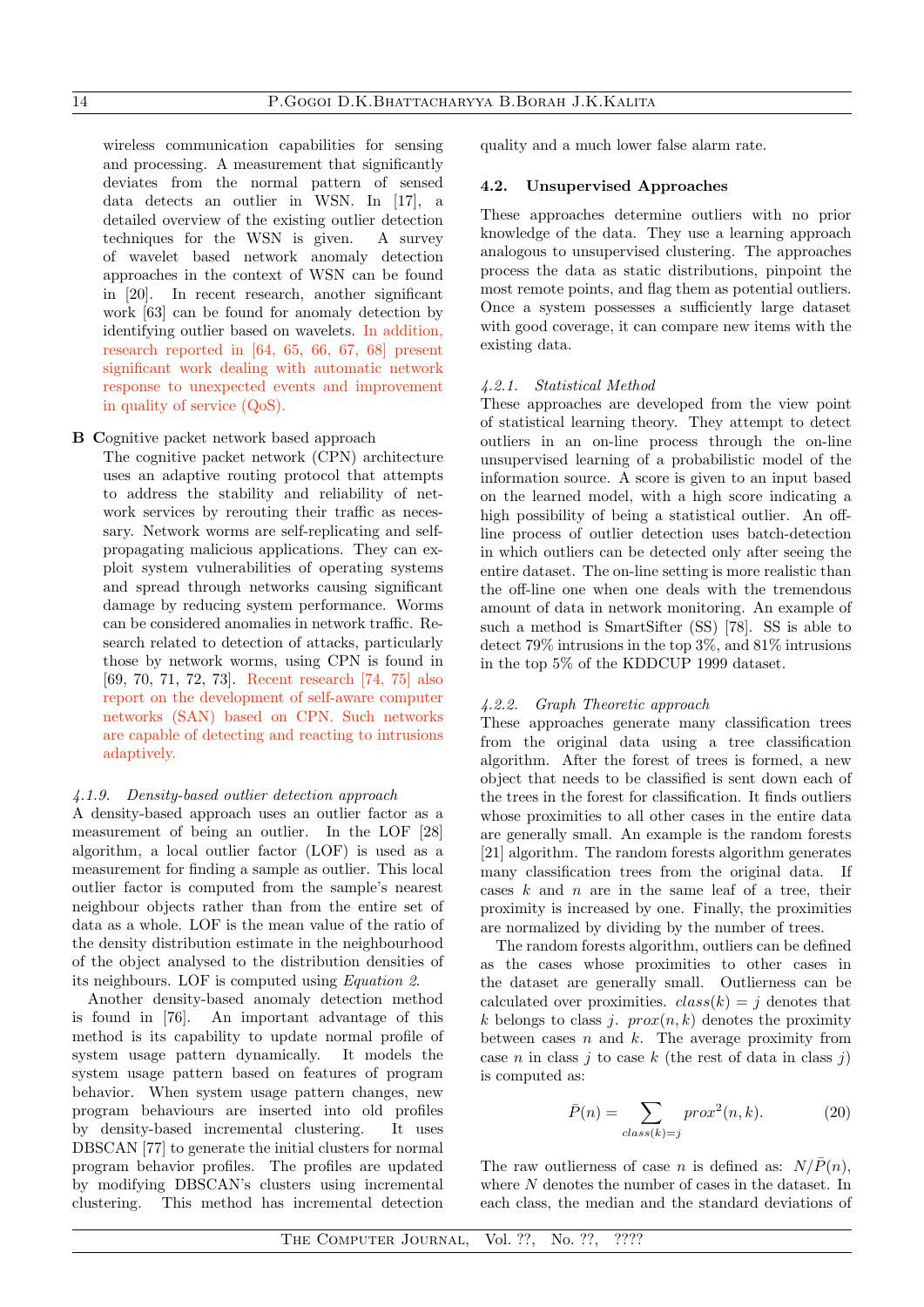all raw outlierness values are calculated. The median is subtracted from each raw outlierness value. The result of the subtraction is divided by the standard deviation to get the final outlierness. If the outlierness of a case is large, the proximity is small, and the case is determined an outlier.

The random forests algorithm provides relatively higher detection rates where the false positive rates are low on KDDCUP 1999 dataset. For example, the detection rate is 95% when the false positive rate is 1%. When the false positive rate is reduced to 0.1%, the detection rate is still over 60%.

## *4.2.3. Clustering*

These approaches attempt to detect both either single point outliers or cluster-based outliers, and can assign each outlier a degree of being an outlier. *LDBSCAN (local-density-based spatial clustering of applications with noise)* [79] is a cluster-based outlier detection algorithm.

LDBSCAN randomly selects one core point which has not been clustered, and then retrieves all points that are local density reachable from the chosen core point to form a cluster. It does not stop until there is no unclustered core point.

Cluster-based outlier detection has been applied to the Backbone Anomaly Detection System for CSTNET, an Internet service provider for all the institutes of Chinese Academy of Sciences [79]. The Backbone Anomaly Detection System continuously monitors the input and output throughput of about 300 network nodes of CSTNET. Each node generates its average throughput record every five minutes, so the Backbone Anomaly Detection System checks the node state  $300 \times 12 = 3600$  times each hour. Under normal circumstances, the throughput of a certain node forms a cluster. But during the period of an abnormal event, the throughput exhibits temporal locality, i.e., it forms a new cluster which is different from history. Using cluster-based outlier detection, the system generates 10 alerts per hour. According to the feedback of the network administrators in CSTNET, cluster-based outlier detection generates accurate alerts.

We compare the outlier detection approaches discussed in the previous subsections based on parameters such as detection approach (supervised or unsupervised), methods (statistical, proximity based, kernel function), input data (training data required or not), proximity measure used (e.g., Euclidean distance), parametric or not, attribute types of data. See *Table 3* for how the methods compare against one another. Supervised methods require training data, but unsupervised methods do not. Except a few, most supervised methods use numeric data. However, unsupervised methods are capable of handling mixed type high dimensional data. All the methods in *Table 3* can handle high dimensional data.

## 5. RESEARCH ISSUES AND CHALLENGES

Outlier detection is an extremely important problem with direct application in various domains. It involves exploring unseen spaces. A key observation in outlier detection is that it is not a well-formulated problem. The nature of the data, the nature of the outliers, the constraints and the assumptions collectively constitute the problem formulation. Some outlier detection techniques are developed in a more generic fashion and can be ported to various application domains while others directly target a particular application domain. In many cases, the data structures used for faster detection, the proximity measure or anomaly detection formula used and the capability of handling higher dimensional data (may be mixed type) for any distribution pattern dictate which method outperforms the others. In outlier detection, the developer should select an algorithm that is suitable for their data set in terms of the correct distribution model, the correct attribute types, the scalability, the speed, any desired incremental capabilities to allow new exemplars to be handled and the modelling accuracy. The developer should also consider which of the fundamental approaches is suitable for their problem.

The distance-based techniques do not make assumptions about the data since they compute the distance between each pair of points. The distance measuring techniques can be based on numeric, categorical or mixed type data. It is difficult to have a single proximity measure that can handle the numeric, categorical or mixed type attribute for any dimensionality and for any number of instances. Datasets that consist of one type of attribute, i.e., only numerical attributes or categorical attributes can be directly mapped into numerical values. However, the mapping of categorical attributes to numerical attributes is not a straightforward process and greatly depends on the mapping used. On the other hand, density-based methods estimate the density distribution of the data points based on attributes or parameters and then identify outliers as those lying in regions of low density. Like distancebased methods, the design of an appropriate densitybased outlier detection method is a challenging task. Density-based methods are also based on distance computations which can be inappropriate for categorical data, and again not straightforward. In addition, highdimensional data is almost always sparse, which creates problems for density-based methods. If indiscernible or indistinguishable objects occur, rough set techniques can provide good solutions for outlier detection. For objects with uncertainties, fuzzy-rough techniques may be suitable for outlier detection. However, soft computing [80] based approaches allow tolerance for imprecision and uncertainty to achieve tractability, robustness, and low solution cost.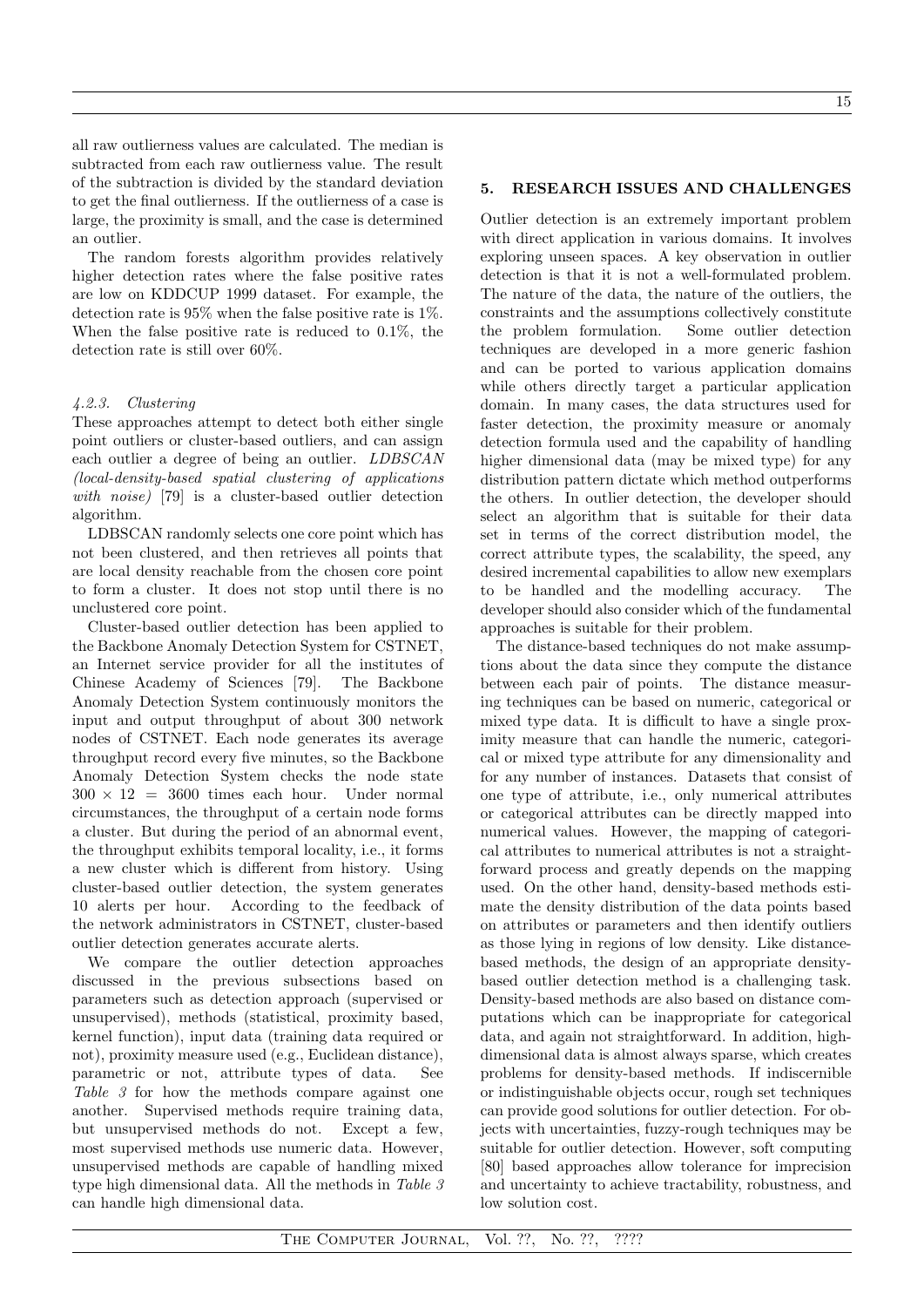| <b>TADLE 3.</b> Outlier Detection methods. A General Comparison |                              |                                 |                                |                            |                           |                                        |                                        |
|-----------------------------------------------------------------|------------------------------|---------------------------------|--------------------------------|----------------------------|---------------------------|----------------------------------------|----------------------------------------|
| Approach                                                        | Author,<br>Year              | Methods<br>Used                 | Method<br>Class                | Training<br><b>Dataset</b> | Proximity<br>Measure      | Parametric/<br>nonPara-<br>metric/Both | Numeric/<br>Categorical<br>/Mixed type |
|                                                                 | Hadi,<br>1992                | Regression<br>Analysis [52]     | Statistical                    | Training<br>Data           | No                        | Parametric                             | Numeric                                |
| Supervised                                                      | Ramaswamy, Partition<br>2000 | based $[24]$                    | Proximity<br>$_{\text{based}}$ | No.                        | Euclidean/<br>Mahalanobis | No                                     | Numeric                                |
|                                                                 | Petrovskiy,<br>2003          | $Ap-$<br>Fuzzy<br>proach $[14]$ | Kernel<br>Function             | No                         | Membership<br>Degree      | nonParametric                          | Numeric                                |
|                                                                 | Pawlak,<br>1995              | Roughset [29]                   | Soft com-<br>puting            | Training<br>Data           | Membership<br>Function    | nonParametric                          | Numeric                                |
|                                                                 | Quinlan,<br>1993             | $C4.5$ [54]                     | Decision<br>Tree               | Training<br>Data           | Information<br>entropy    | Parametric                             | Numeric                                |
|                                                                 | Matthew,<br>2005             | <b>RELOADED</b><br>[43]         | distance-<br>$_{\text{based}}$ | Training<br>Data           | Euclidean<br>Distance     | nonParametric                          | Mixed Type                             |
|                                                                 | Kriegel,<br>2000             | LOF $[28]$                      | Density-<br>$_{\text{based}}$  | Training<br>Data           | LOF                       | Parametric                             | Mixed Type                             |
| Unsupervised 2004                                               | Kenji,                       | SmartSifter<br>[78]             | Statistical                    | No                         | No                        | <b>Both</b>                            | Mixed                                  |
|                                                                 | Zhang,<br>2006               | Random<br>forests $[21]$        | Graph<br>Theoretic<br>approach | No                         | Gini Index                | Parametric                             | Mixed                                  |
|                                                                 | Duan,<br>2008                | LDBSCAN<br>[79]                 | Clustering                     | No.                        | Euclidean<br>distance     | nonParametric                          | Numeric                                |

TABLE 2. Outlier Detection Methods: A General Compa

In addition, for all types of attacks, all features are not equally predictive [81]. Considering various factors, one can conclude that a combined approach based on distance, density or soft computing, can provide required robustness and scalability for outlier detection. Here, pre-processing of the data set is essential to identify responsible features among categorical attributes. For continuous attributes, a distance-based approach is suitable, but the right threshold value is needed for differentiation of data points. Thus, a faster incremental method capable of handling high dimensional mixed type data with high detection rate and reduced false positives is still called for. The major issues in outlier detection are as follows.

- *•* Defining a normal region which encompasses every possible normal behavior is very difficult. Oftentimes normal behavior evolves over time and an existing notion of normal behavior may not be sufficiently representative in the future.
- The exact notion of an outlier is different for different application domains. Every application domain imposes a set of requirements and constraints giving rise to a specific problem formulation for outlier detection.
- *•* Often the data contains noise similar to the actual outliers and hence is difficult to distinguish and remove.
- *•* Availability of labelled data for training/validation is often a major issue when developing an outlier detection technique.
- *•* Typically, soft computing embraces several computational intelligence methodologies, including artificial neural networks, fuzzy logic, evolutionary computation, and probabilistic computing. These methods neither are independent of one another

nor compete with one another. Rather, they work in a co-operative and complementary way. In this context, establishing an appropriate soft computing method for outlier detection is a challenging task.

- *•* Nowadays, most network attacks are distributed. To handle such attacks a distributed outlier detection technique is essential.
- *•* Among existing outlier detection approaches, none is capable of handling the outlier detection problem individually to a satisfactory level. Especially, to achieve a high detection rate with a low false positive alarm rate for the network domain, a cost effective ensemble approach may be more suitable.
- Several scoring functions have been proposed over the decades for numeric, categorical or mixed type data. However, the design of an appropriate scoring function that can handle all these types of data in the presence of noise still remains a challenge.
- Often, it has been observed that supervised or unsupervised anomaly detection based on clustering approaches alone cannot handle all network traffic data effectively. In such cases, for time window based real time attack detection, integration of an appropriate outlier detection technique, either in a post processing task or in support of simultaneous processing, may be useful.

# 6. CONCLUSION

This paper has attempted to establish the significance of outlier detection in anomaly identification. A comprehensive survey of various distance-based, density-based and soft computing based outlier detection techniques has been provided in this paper. In addition, we re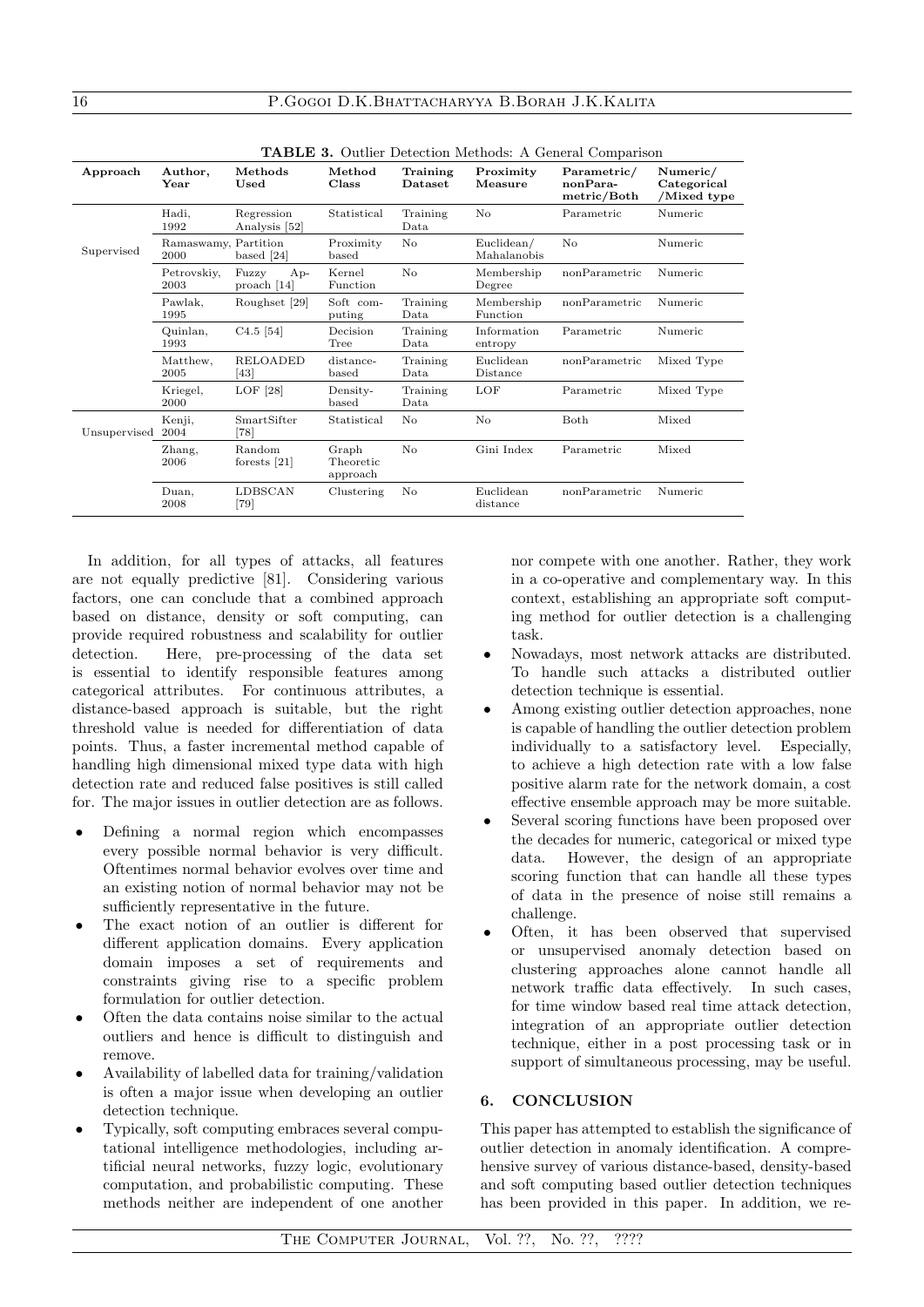port on and analyse various outlier detection techniques under supervised and unsupervised approaches. Based on our review, we observe that the notion of outlier is different for different application domains. Thus, development of an effective outlier detection technique for mixed-type and evolving network traffic data, especially in the presence of noise, is a challenging task. However, for future research, outlier detection method should be tested on real network data collected using tools such as flow-tools [82] and dataset like the MITRE [50] data set.

## REFERENCES

- [1] H Liu, W. J., S Shah (2004) On-line outlier detection and data cleaning. *Computers and Chemical Engineering*, 28, 1635–1647.
- [2] Mitchell, T. M. (1997) *Machine Learning*. McGraw-Hill, Inc., New York, NY, USA.
- [3] Vapnik, V. N. (1995) *The nature of statistical learning theory*. Springer-Verlag, New York, USA.
- [4] Gelenbe, E. (2007) Dealing with software viruses: A biological paradigm. *Information Security Technical Report*, 12(4), 242–250.
- [5] Heady, R., Luger, G., Maccabe, A., and Servilla, M. (1990) The architecture of a network level intrusion detection system. Technical Report NM 87131. Computer Science Department, University of New Mexico, Albuquerque Mexico.
- [6] Chen, R. C., Cheng, K. F., and Hsieh, C. F. (2009) Using rough set and support vector machine for network intrusion detection. *International Journal of Network Security & Its Applications (IJNSA)*,  $1(1)$ ,  $1-13$ .
- [7] Roesch, M. (1999) Snort-lightweight intrusion detection for networks. *Proceedings of the 13th Conference on Systems Administration (LISA-99), Seatlle, WA, USA November 7-12*, pp. 229–238. USENIX, Seattle, Washington.
- [8] Daniel, B., Julia, C., Sushil, J., and Ningning, W. (2001) Adam: a testbed for exploring the use of data mining in intrusion detection. *SIGMOD Rec.*, 30, 15– 24.
- [9] Lee, W. and Stolfo, S. J. (1998) Data mining approaches for intrusion detection. *Proceedings of the 7th conference on USENIX Security Symposium - Volume 7*, San Antonio, Texas, USA, Jan., pp. 6–6. USENIX.
- [10] Chandola, V., Banerjee, A., and Kumar, V. (2009) Anomaly detection : A survey. *ACM Computing Surveys (CSUR)*, 41, 15:1–58.
- [11] Padmanabhan, J. and Easwarakumar, K. S. (2009) Traffic engineering based attack detection in active networks. *Lecture Notes in Computer Science (LNCS)*, 5408, 181–186.
- [12] Lazarevic, A., Ertoz, L., Kumar, V., Ozgur, A., and Srivastava, J. (2003) A comparative study of anomaly detection schemes in network intrusion detection. *Proceedings of the 3rd SIAM International Conference on Data mining*, San Francisco, CA, May 1-3, 2003, pp. 25–36. SIAM.
- [13] Hodge, V. and Austin, J. (2004) A survey of outlier detection methodologies. *Artificial Intelligence*, 22, 85–126.
- [14] Petrovskiy, M. I. (2003) Outlier detection algorithms in data mining systems. *Programming and Computer Software*, 29, 228–237.
- [15] Tang, J., Chen, Z., Fu, A. W., and Cheung, D. W. (2006) Capabilities of outlier detection schemes in large datasets, framework and methodologies. *Knowledge and Information Systems*, 11, 45–84.
- [16] Chandula, V., Banerjee, A., and Kumar, V. (2007) Outlier detection: A survey. Technical Report TR 07- 017. Dept of CSE,University of Minnesota, USA.
- [17] Zhang, Y., Meratnia, N., and Havinga, P. (2010) Outlier detection techniques for wireless sensor networks: A survey. *IEEE Communications Survey & Tutorials*,  $12(2)$ ,  $159 - 170$ .
- [18] Bhuyan, M. H., Bhattacharyya, D. K., and Kalita, J. K. (2011) Rodd: An effective reference based outlier detection technique for large datasets. *LNCS-CCIS*, 133, Part I, 76–84.
- [19] Ng, B. (2006) Survey of anomaly detection methods. Technical Report UCRL-TR-225264. Lawrence Livermore National Laboratory, University of California, California USA.
- [20] Kaur, G., Saxena, V., and Gupta, J. P. (2010) Anomaly detection in network traffic and role of wavelets. *Proc. of 2nd IEEE International Conference on Computer Engineering and Technology (ICCET 2010)*, Chengdu, China, 16-18 April, pp. V7: 46–51. IEEE.
- [21] Zhang, J. and Zulkernine, M. (2006) Anomaly based network intrusion detection with unsupervised outlier detection. *IEEE International Conference on Communications (ICC)*, June, pp. 2388–2393. IEEE Xplore, Istanbul.
- [22] Hawkins, D. (1980) *Identification of outliers*. Chapman and Hall, London.
- [23] Knorr, E. M. and Ng, R. T. (1998) Algorithms for mining distance-based outliers in large datasets. *Proceedings of the 24th Int'l. Conf. on Very Large Data Bases*, New York USA, Sep., pp. 392–403. Morgan Kaufmann.
- [24] Ramaswamy, S., Rastogi, R., and Shim, K. (2000) Efficient algorithms for mining outliers from large data sets. *ACM SIGMOD Record*, 29, 427–438.
- [25] Knorr, E. M. and Ng, R. T. (1999) Finding intensional knowledge of distance-based outliers. *Proceedings of the 25th International Conference on Very Large Data Bases, VLDB'99*, Edinburgh, Scotland, UK, 7-10 Sep., pp. 211–222. Morgan Kaufmann Publishers Inc. San Francisco, CA, USA.
- [26] Breunig, M. M., Kriegel, H., Ng, R. T., and Sander, J. (2000) Lof: Identifying density-based local outliers. *Proceedings of the 2000 ACM SIGMOD international conference on management of data*, Dallas, Texas, United States, May, pp. 93–104. New York: ACM Press.
- [27] Koufakou, A. and Georgiopoulos, M. (2010) A fast outlier detection strategy for distributed highdimensional data sets with mixed attributes. *Data Mining and Knowledge Discovery*, 20, 259–289.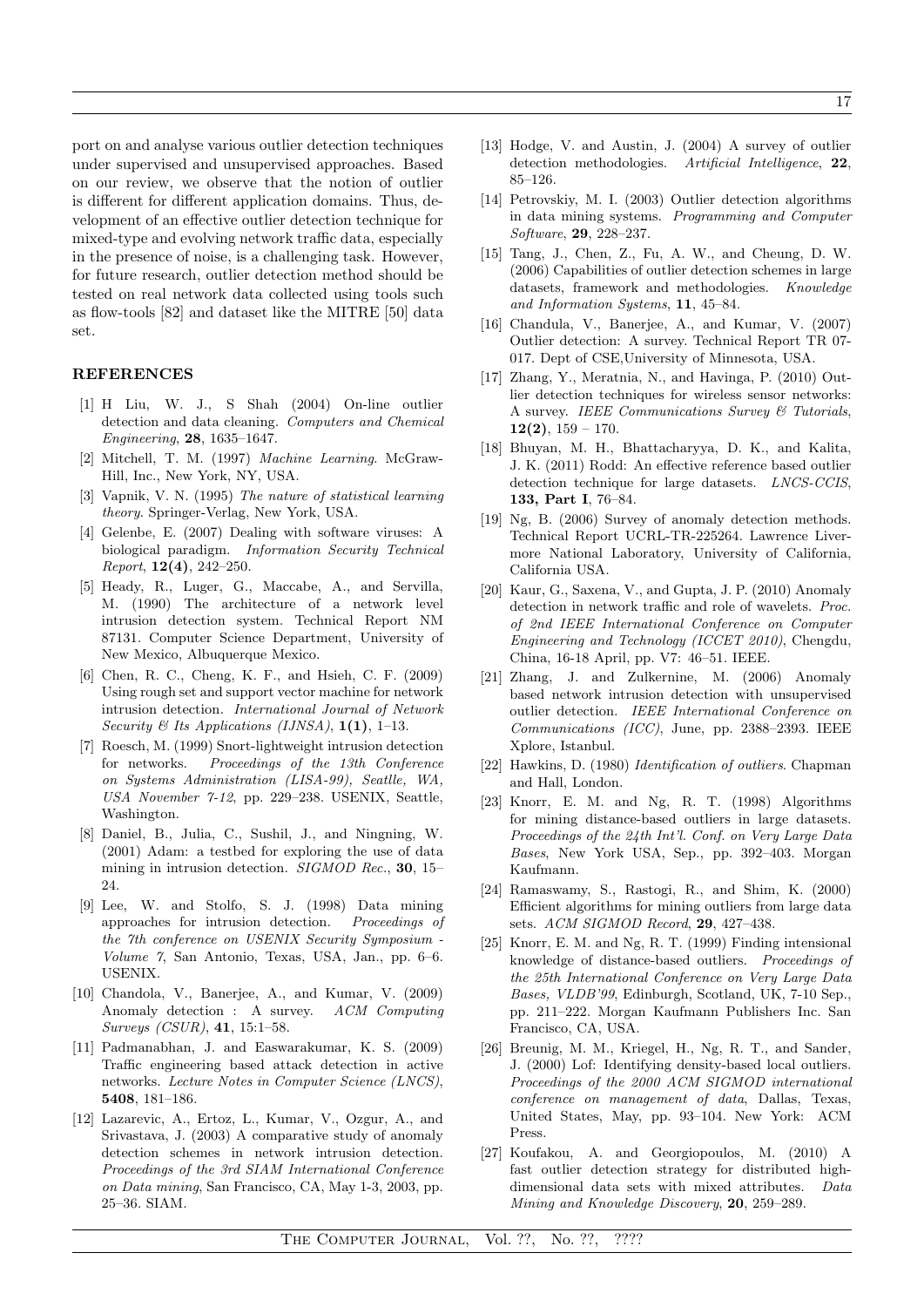- [28] Breunig, M. M., Kriegel, H. P., Ng, R. T., and Sander, J. (2000) Lof: Identifying density-based local outliers. *ACM SIGMOD*, 29, 93–104.
- [29] Pawlak, Z., Grzymala-Busse, J., and Ziarko, W. (1995) Rough sets. *Communications of the ACM*, 38, 88–95.
- [30] Jiangab, F., Suia, Y., and Caoa, C. (2008) A rough set approach to outlier detection. *International Journal of General Systems*, 37, 519–536.
- [31] Sarkar, M. and Yegnanarayana, B. (1998) Fuzzyrough membership functions. *Proceedings of the IEEE International Conference on Systems, Man and Cybernetics*, San Diego, CA , USA, Oct., pp. 2028– 2033. IEEE Xplore.
- [32] Bezdek, J. C. and Pal, S. K. (1992) *Fuzzy Model for Pattern Recognition*. Eds. IEEE Press, Newyork USA.
- [33] Duboia, D. and Prade, H. (1990) Rough-fuzzy sets and fuzzy-rough sets. *International Journal of General Systems*, 17, 191–209.
- [34] Barnett, V. and Lewis, T. (1994) *Outliers in Statistical Data*. John Wiley, Chichester, New York, USA.
- [35] Teodoro, P. G., Verdejo, J. D., Fernandez, G. M., and Vazquez, E. (2009) Anomaly-based network intrusion detection: Techniques, systems and challenges. *Computer and Security*, 28, 18–28.
- [36] Song, X., Wu, M., Jermaine, C., and Ranka, S. (2007) Conditional anomaly detection. *IEEE Transactions on Knowledge and Data Engineering*, 19, 631–645.
- [37] Tavallaee, M., Stakhanova, N., and Ghorbani, A. A. (2010) Towards credible evaluation of anomaly-based intrusion detection methods. *IEEE Transactions on System, Man, and Cybernetics Part C: Applications and Reviews*, 40(5), 516–524.
- [38] Cha, S.-H. (2007) Comprehensive survey on distance/similarity measures between probability density functions. *International Journal of Mathematical Models and Methods in Applied Science*, 1 (4), 300–307.
- [39] Boriah, S., Chandola, V., and Kumar, V. (2008) Similarity measures for categorical data: A comparative evaluation. *Proceedings of the 8th SIAM International Conference on Data Mining*, Atlanta, Georgia, USA, Apr., pp. 243–254. Society for Industrial and Applied Mathematics(SIAM).
- [40] Settles, B. (2009) Active learning literature survey. Computer Sciences Technical Report 1648. University of Wisconsin–Madison.
- [41] Lippman, R. P., Fried, D. J., Graf, I., Haines, J., Kendall, K., McClung, D., Weber, D., Wyschogrod, S. W. D., Cunningham, R. K., and Zissman, M. A. (2000) Evaluating intrusion detection systems: The 1998 darpa off-line intrusion detection evaluation. *Proceedings of DARPA Information Survivability Conference and Exposition, 2000. DISCEX '00*, Hilton Head, SC , USA, 25-27 Jan., pp. 12–26 Vol 2. IEEE Xplore.
- [42] Ghoting, A., Otev, M. E., and Parthasarathy, S. (2004) Loaded: Link-based outlier and anomaly detection in evolving data sets. *Proceedings of the 4th IEEE International Conference on Data Mining*, Brighton, UK, Nov., pp. 387–390. IEEE Computer Society.
- [43] Otey, M. E., Parthasarathy, S., and Ghoting, A. (2005) Fast lightweight outlier detection in mixed-attribute data. Technical Report OSU-CISRC-6/05-TR43. Department of Computer Science and

Engineering, The Ohio State University, Ohio, United States.

- [44] Hawkins, S., He, H., Williams, G., and Baxter, R. (2002) Outlier detection using replicator neural networks. *Proceedings of the 4th International Conference on Data Warehousing and Knowledge Discovery*, London, UK, Sep., pp. 170–180. Springer-Verlag.
- [45] Ye, N. (2000) A markov chain model of temporal behavior for anomaly detection. *Proceedings of the 2000 IEEE Workshop on Information Assurance and Security*, United States Military Academy, West Point, NY, June, pp. 171–174. IEEE Xplore.
- [46] Puketza, N., Chung, M., Olsson, A. R., and Mukherjee, B. (1997) A software platform for testing intrusion detection systems. *IEEE Software*, 14(5), 43–51.
- [47] Debar, H., Dacier, M., Wespi, A., and Lampart, S. (1998) An experimentation workbench for intrusion detection systems. Technical report. RZ 2998(93044) Research Division, IBM, New York, NY.
- [48] McHugh, J. (2000) Testing intrusion detection systems: A critique of the 1998 and 1999 darpa intrusion detection system evaluations as performed by lincoln laboratory. *ACM Transactions on Information and System Security*, 3(4), 262–294.
- [49] Durst, R., Champion, T., Witten, B., Miller, E., and Spagnuolo, L. (1999) Testing and evaluating computer intrusion detection systems. *Communication ACM*, 42(7), 53–61.
- [50] Aguirre, S. J. and Hill, W. H. (1997) Intrusion detection fly-off: Implications for the united states navy. Technical report. Sept. 1997, MITRE, MTR 97W096 McLean, Virginia.
- [51] Lippmann, R. and Kukolich, L. (1993). Lnknet user's guide. MIT Lincoln Laboratory.
- [52] Hadi, A. S. (1992) A new measure of overall potential influence in linear regression. *Computational Statistics & Data Analysis*, 14, 1–27.
- [53] Tian, W. and Liu, J. (2009) Intrusion detection quantitative analysis with support vector regression and particle swarm optimization algorithm. *Proceedings of the 2009 International Conference on Wireless Networks ICWN'09*, Shanghai, China, 28-29 December, pp. 133– 136. IEEE Xplore.
- [54] SALZBERG, S. L. (1994) C4.5: Programs for machine learning. *Machine Learning*, 16, 235–240.
- [55] Premaratne, U., Ling, C., Samarabandu, J., and Sidhu, T. (2009) Possibilistic decision trees for intrusion detection in iec61850 automated substations. *Proceedings of the 2009 International Conference on Industrial and Information Systems (ICIIS)*, Sri Lanka, Dec., pp. 204–209. IEEE Xplore.
- [56] Zhuang, Z., Li, Y., and Chen, Z. (2009) Paids:a proximity-assisted intrusion detection system for unidentified worms. *Proceedings of the 33rd Annual IEEE International Computer Software and Applications Conference*, Seattle,Washington, 20-24 July, pp. 392–399. IEEE.
- [57] Scholkopf, B. and Smola, A. J. (2000) *Learning with Kernels*. The MIT Press, Cambridge, Massachusetts, London, England.